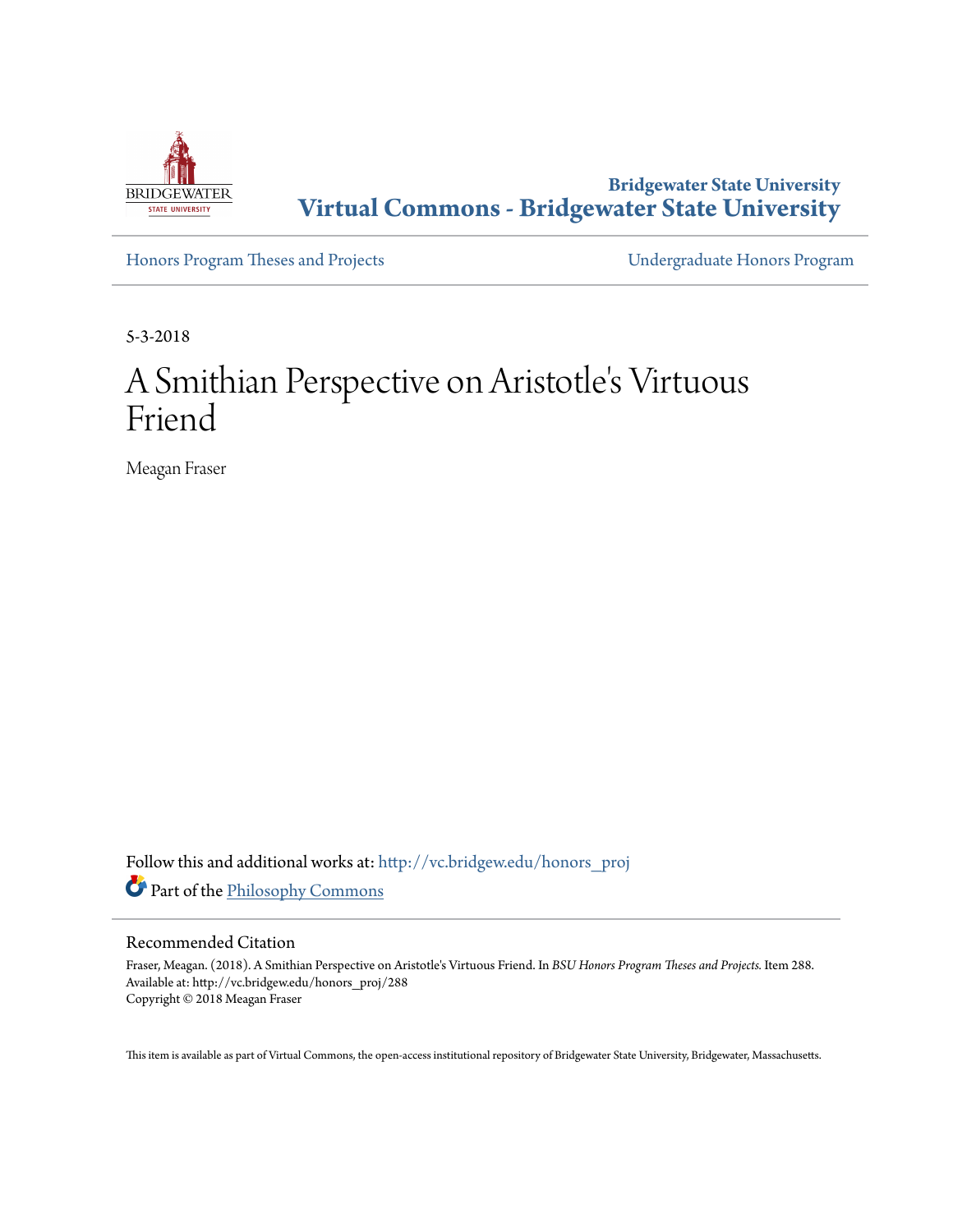A Smithian Perspective on Aristotle's Virtuous Friend

Meagan Fraser

Submitted in Partial Completion of the Requirements for Departmental Honors in Philosophy

Bridgewater State University

May 3, 2018

Dr. Aeon Skoble, Thesis Advisor Dr. Matthew Dasti, Committee Member Dr. Catherine Womack, Committee Member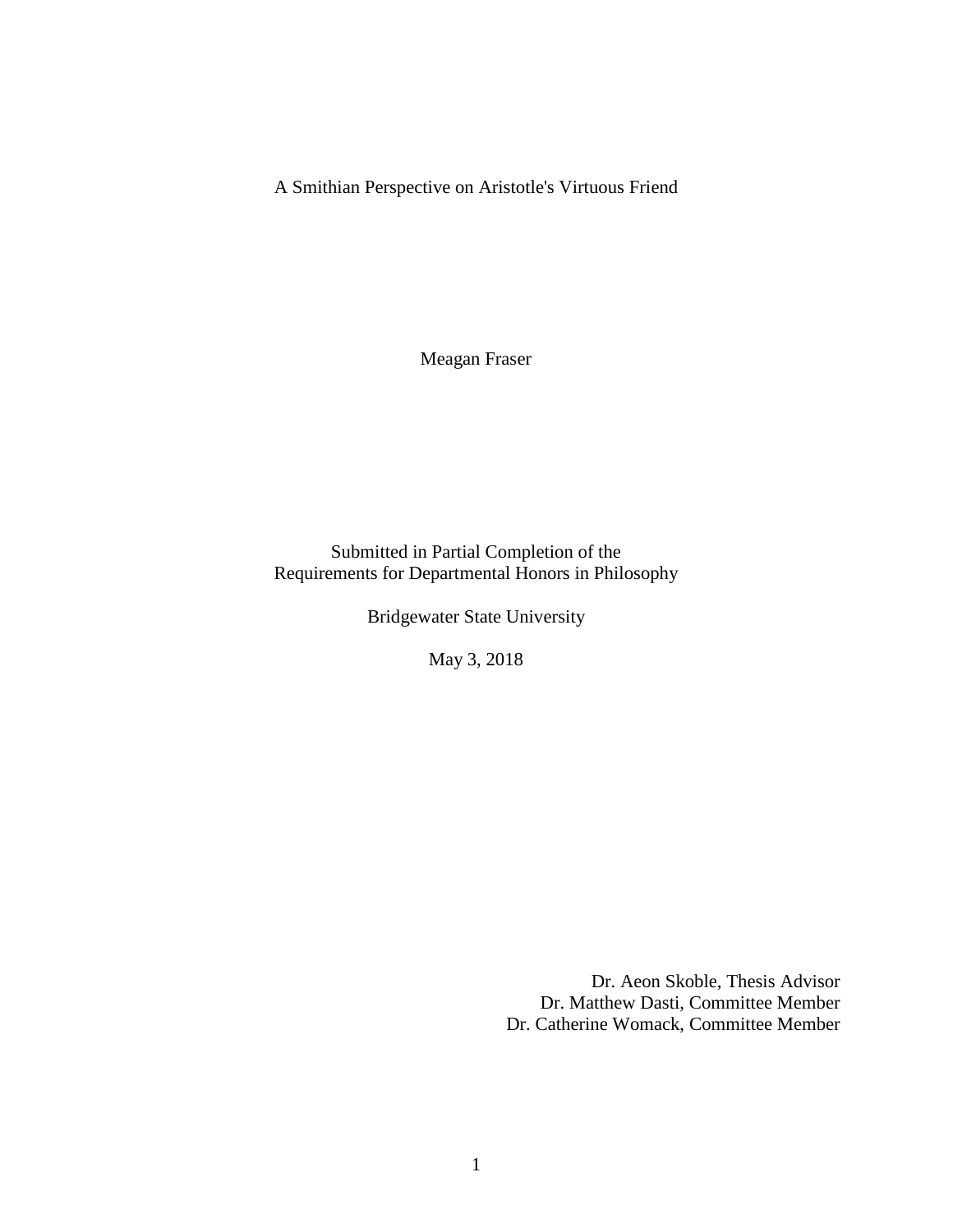# A Smithian Perspective on Aristotle's Virtuous Friend *Live as Nature's son, not as her bastard. – Deirdre McCloskey*

In this paper my main project is to magnify one aspect of Aristotelian virtue ethics through Adam Smith's theory of sentiment in order to make the claim that virtue is achieved most strongly through relationships with virtuous friends. As a follower of Aristotle's virtue ethics, I actually didn't know much about how he regarded the importance of friendship. Reading his essays on friendship was a task that seemed separate from any kind of ethical framework and instead seemed like yet another recommendation on how to live a good and full life. Indeed, a human being must be social and have friends of all sorts, but the real philosophical work was located in Aristotle's discussion of virtues and means and habituation. It took Adam Smith to connect the dots that were actually there all along. The friend for Aristotle was always important, and my hope is that through the study of Adam Smith and Aristotle *together* that the virtuous friend becomes more popular in the discourse around neo-Aristotelian virtue ethics.

In this paper I will begin by introducing Adam Smith's moral theory based in sentiment. Smith, despite being thought of as the father of capitalism, also outlined a detailed explanation of how human beings exist in social communities in which their nature is hardwired to feel sympathy for one another. This kind of understanding of human emotion, connection, and a harmonious social life is the required foundation for any kind of ethical framework that will prescribe effective social recommendation, which Smith later does, both in his *Theory of Moral Sentiments* as well as in *The Wealth of Nations.* However, it is of most importance for my claim in this paper to understand how Smith's overall moral theory informs his thought experiment of the impartial spectator, otherwise any kind of useful insight into how to use empirical sentiment and objective reason will fall apart.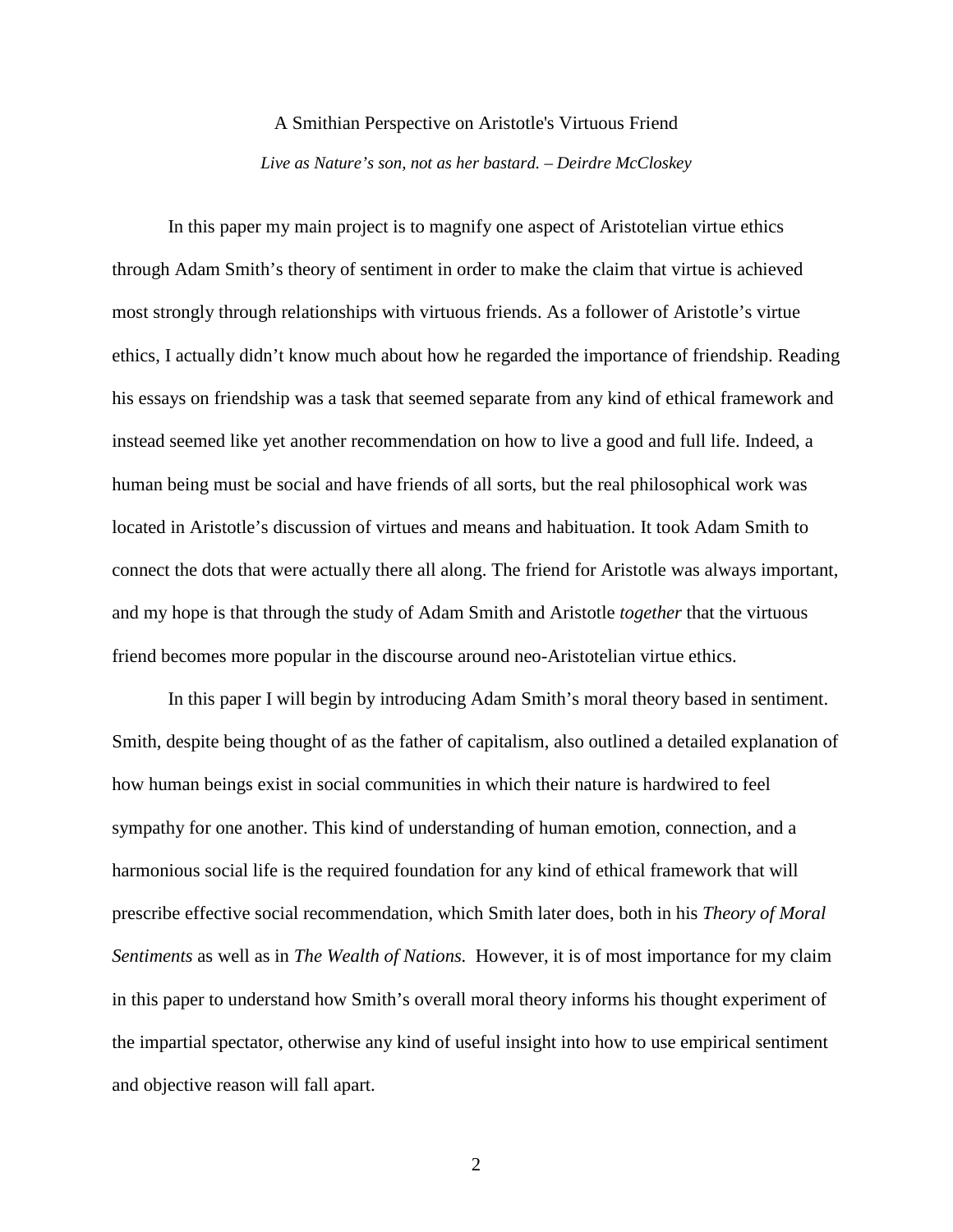If understanding Smith provides a reader with a more nuanced understanding of the empirical, then Aristotle must also be understood in order to translate the empirical into the normative in the form of the mean. By detailing the scaffolding of Aristotle's virtue ethics after Smith's more loose virtue ethics I aim to refine what it is that is meant by "virtue." Virtues are the means between excess and deficiency according to Aristotle. The original location of a person's disposition on this Aristotelian sliding scale can be understood as the original empirical location that can be affected through the normative, e.g. knowing that one *should* react less aggressively. This point is integral to my thesis in order to make the move that there are multiple ways in which to inform the movement towards the mean, whether it be the impartial spectator or the virtuous friend, or a little bit of both. I will also look at neo-Aristotelians and Smith scholars whom I believe have gotten something distinctly right in ways that help further my thesis. If this paper, while paying homage to my own philosophical heroes, if successful, its own importance will dissipate by the last sentence. Instead, what becomes important, as Smith and Aristotle would agree, becomes the actualized living of such principles both in action, and in relationships.

## I. Smith's Moral Theory

Despite being known as the father of capitalism, Adam Smith was actually a moral philosophy professor at the University of Glasgow. Before he published *The Wealth of Nations* and concerned himself with economics, he published his work on moral philosophy called *The Theory of Moral Sentiments (TMS).* The work was first published in 1759 and was popular amongst Smith's peers, like David Hume, but has never really been regarded as Smith's defining work. While Smith provided incredible insight to the study of economics and jurisprudence, *TMS*  is a hidden gem that deserves the comeback it very well may be on the path of achieving. Deirdre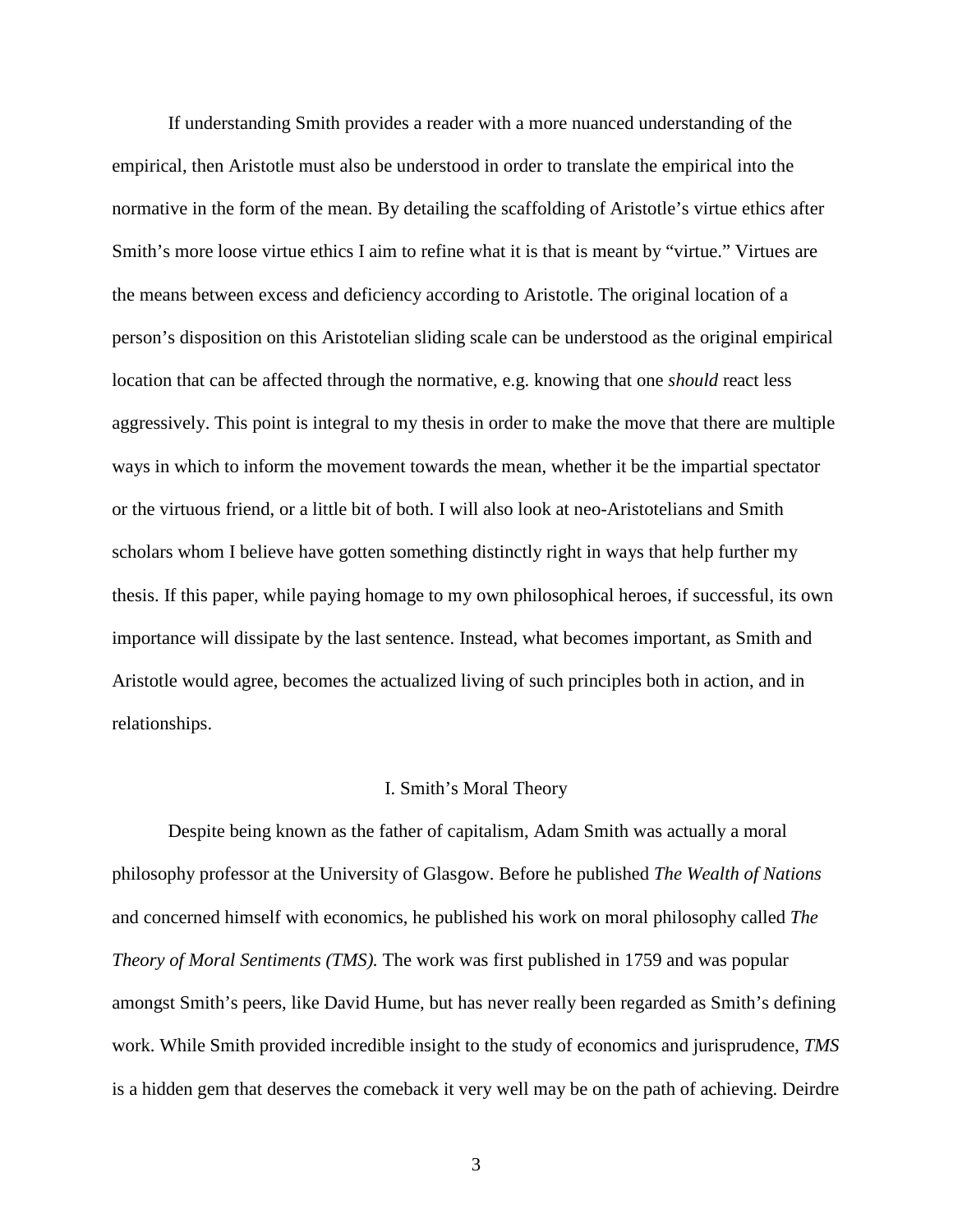McCloskey has called upon Smith's moral work as well as his economics in her recent work, *The Bourgeois Virtues,* in order to prove morality is just as commonplace and important in society as the market system. But perhaps McCloskey's book serves as an important piece of persuasion for those who, unlike an aspiring philosopher, don't already regard morality as something of the utmost importance.

Smith is working during what is now called the Scottish Enlightenment, which is marked by a clear movement towards human benevolence in regards to any kind of moral structure thanks to philosophers like Francis Hutcheson and David Hume. While influenced by these two, Smith's moral theory manages to be distinct in so far as at the center of it all is sympathy. Smith defines sympathy as that which "denote[s] our fellow-feeling with any passion whatever (I.i.I.3.5). This definition is clearly very broad in nature, but this kind of "fellow-feeling" is explained further.

Upon some occasions sympathy may seem to arise merely from the view of a certain emotion in another person. The passions, upon some occasions, may seem to be transfused from one man to another, instantaneously, and antecedent to any knowledge of what excited them in the person principally concerned" (I.i.I.6).

There is a kinship between human beings by nature, according to Smith's theory. All persons experience emotions and passions that are unique and varied, yet there is a shared sympathy between persons when they share in that passion, whether pleasant or painful.

Adam Smith is often regarded as an economist first and a philosopher as a close second. When discussing things like the free market, capitalism, and trading relationships, it is easy to be thinking in an individualistic, or borderline selfish way. But Adam Smith did not believe humans, by nature, to be as selfish as the market system might have you believe. Instead, he has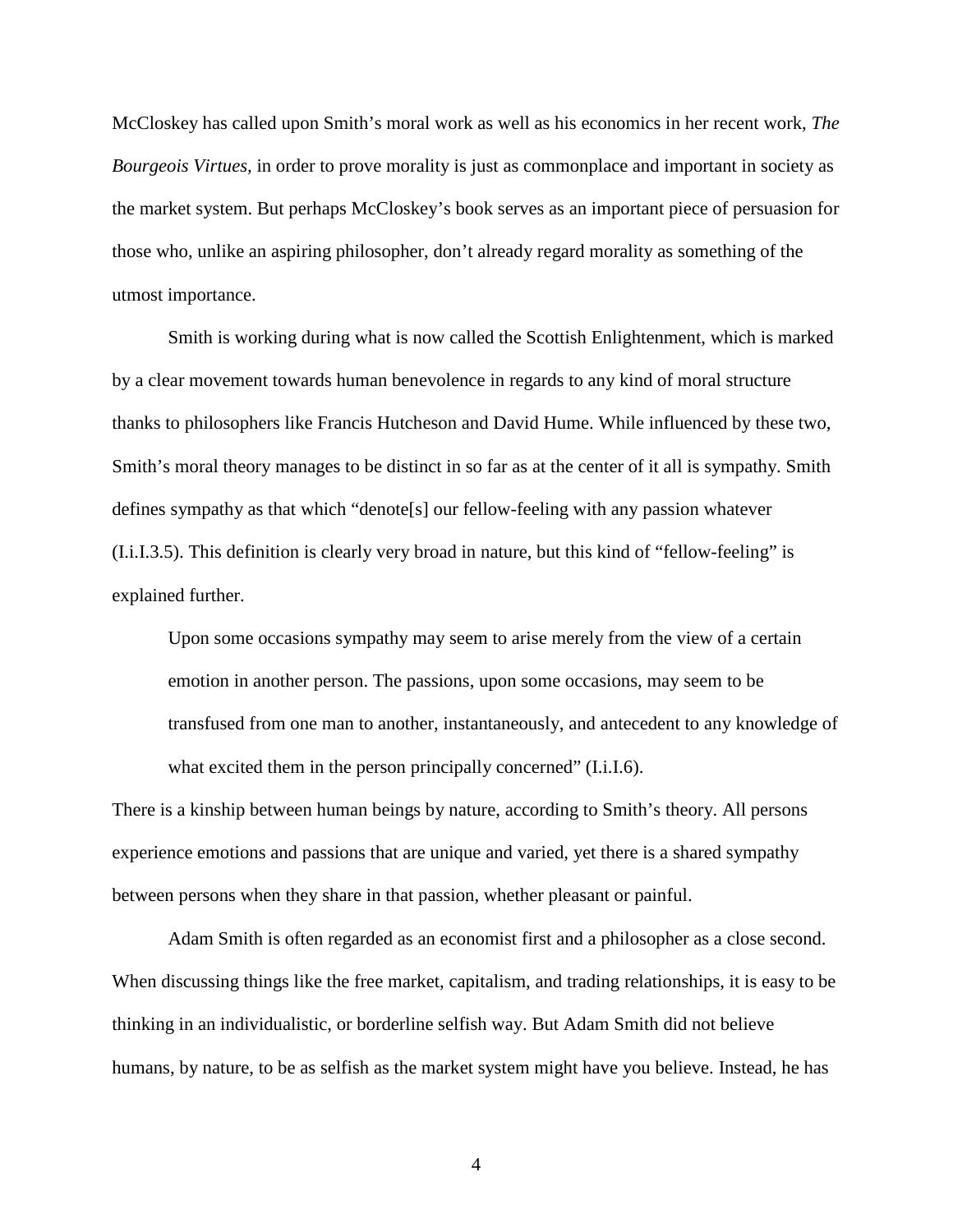a deep and nuanced understanding of the ways in which human beings relate to one another. Smith's theory is a great example of a feedback loop in which our actions and feelings in regards to others cause certain reactions from others that come back around to affect our own behaviors and sentiments once again. When I am about to act, I have a certain amount of regard for the thoughts and feelings of other people innate within my nature. That is just how human beings are, according to Smith. We care about how other people view us, for when we break things down, the ways in which people regard us and our behavior has a great effect on how they will treat us, and the opportunities we will be allotted in life.

According to Smith, when thinking about a potential action, the following questions should come to mind and inform how we decide to act. How I anticipate others will feel about that action, how people actually feel about that actualized action, how I anticipate others will judge my action, and how people *actually* judge that actualized action. We then collect the data of reactions and adjust our impartial spectator to reflect a subsequent change for improvement (or no change if reaction was positive). And we do the same in regards to other's behavior as well.

Even if one accepts Smith's observation about human sympathy as correct, it still remains unclear what exactly this has to do with ethics or morality? Humans have feelings and emotions and passions, they have the ability to share sympathy with other's experiences, but so what? This seems like an abnormally descriptive claim lacking in any kind of normativity. But after Smith introduces the idea of sympathy, it is necessary to also introduce propriety and human judgment. Propriety, or prudence in regards to the passions is necessary in order to regulate emotional responses. And judgment from others, or the imagined judgment of others, would serve as some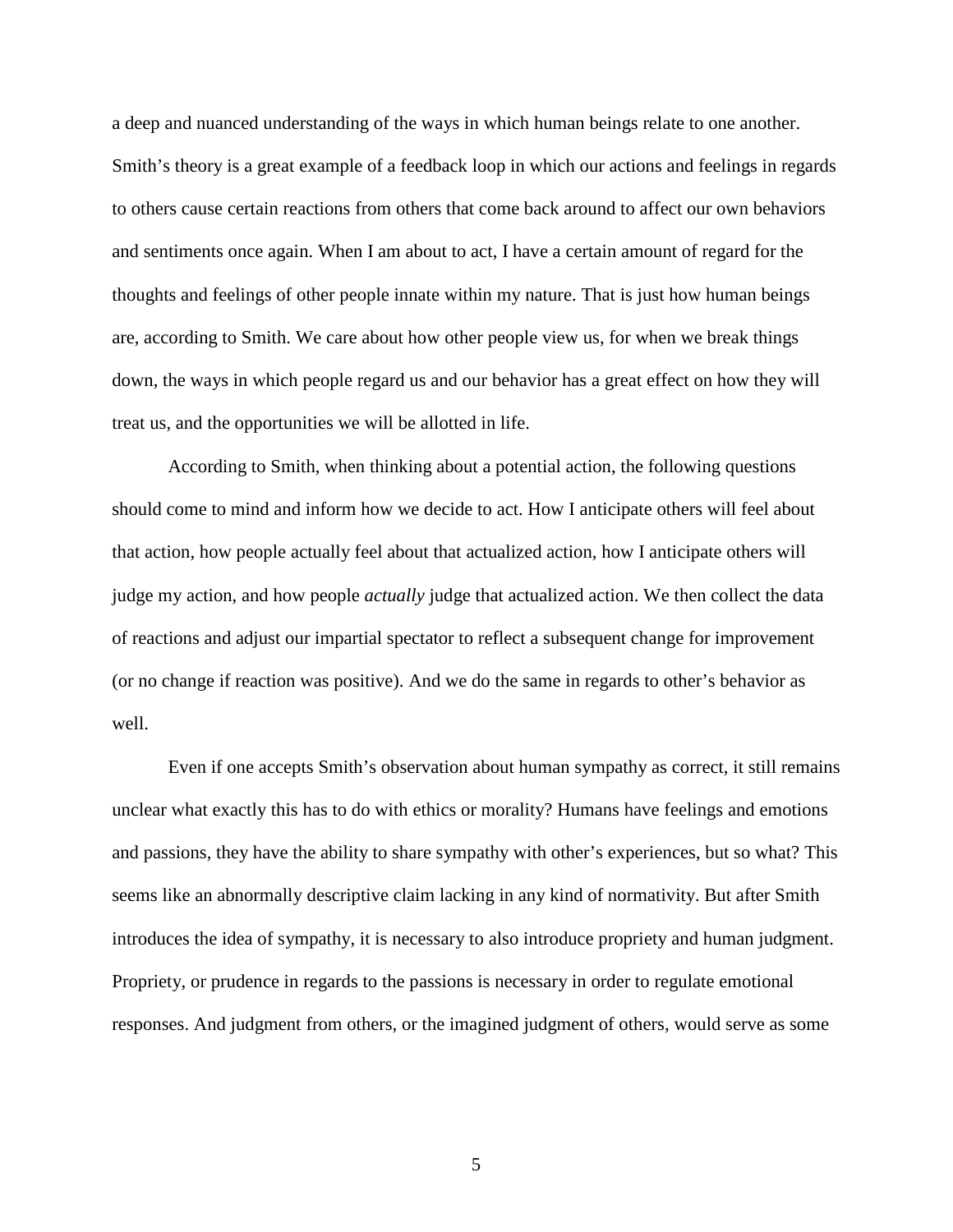kind of barometer to measure the appropriateness of an emotional response and measure the level of prudence or propriety required.

When the original passions of the person principally concerned are in perfect concord with the sympathetic emotions of the spectator, they necessarily appear to this last just and proper, and on the contrary, when upon bringing the case home to himself, he finds that they do not coincide with what he feels, they necessarily appear to him unjust and improper, and unsuitable to the causes which excite them  $(I.i.3.I)$ .

While human beings might not be able to control their emotions completely, there is a normative expectation, for Smith, to regulate those emotions in regards to proper behavior. For example, screaming out in a furious rage after a waitress delivers you a sandwich with tomatoes after requesting none would not be an appropriate response.

Odds are that if you begin screaming and crying about the appearance of tomatoes, the people around you will pass serious judgment on your behavior. This judgment, as Smith explained above, does not fit in accordance with what they, and most rational and regulated people, believe to be justified. But this is not just speculative. Smith goes on to explain that there are actual evaluative criteria by which to follow in judging these passions, a notion that should sound familiar to those who have studied Aristotle. "The sentiment or affection of the heart from which any action proceeds…may be considered under two different aspects; first in relation to the cause which excites it, or the motive which gives occasion to it; and secondly, in relation to the end which it proposes, or the effect which it tends to produce" (I.i.3.5). Therefore, we may wish to ask ourselves two questions. One: was the presence of tomatoes on my sandwich something done with malicious intent that justifies extreme anger, and two: what would my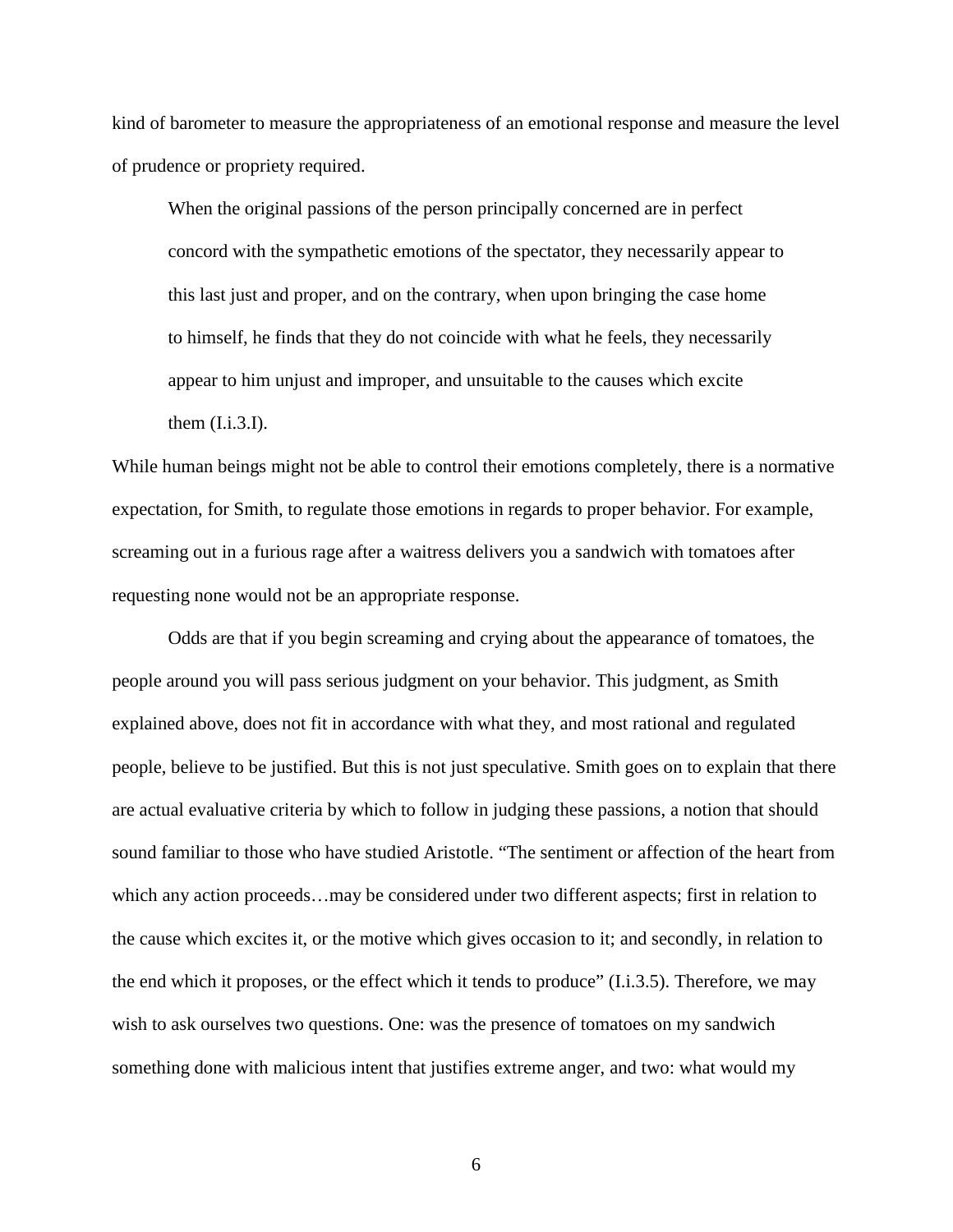angry outburst result in? The contemplation of questions like this is how we determine whether or not these emotions and sentiments are virtuous.

In order to determine the *virtuousness* of emotion, it is important to first define virtue. Smith defines virtue as "proper government and direction of all our affections," and a more current Smith scholar, Charles L. Griswold, Jr., actually notes that there is a correct "pitch" to emotions that can make them virtuous or not virtuous. In his *Adam Smith and the Virtues of Enlightenment,* Griswold writes of Smith as "adapting the Aristotelian terminology that he thinks fairly close to his own and invokes in various places, virtue is the 'habit of mediocrity according to right reason.' An emotion hits the mean when it lies in the 'middle' between excess and defect, this being pretty much Smith's notion 'concerning the propriety and impropriety of conduct (Griswold 182). When determining the virtuous nature of an action or an emotion, one is required, according to Smith, to look towards propriety and measure the amount of prudence used. Smith famously provides a thought experiment to ensure an objective evaluation of such things.

The only difference between Aristotle and Smith, as noted by Griswold, is that how one would determine the propriety of the emotion. Aristotle suggests the answer lies behind practical reason, and Smith suggests the answer lies with the impartial spectator. The main reason the impartial spectator becomes such an appealing line for reason is because it is a bit more clear and descriptive, and could actually fall within Aristotle's practical wisdom in which the imagination can help inform future decision making. How an impartial spectator might pass judgment on the "fittingness" or "appropriateness" of an emotion could govern whether or not a person needs to work towards finding a more virtuous, or mean-like response. The impartial spectator in this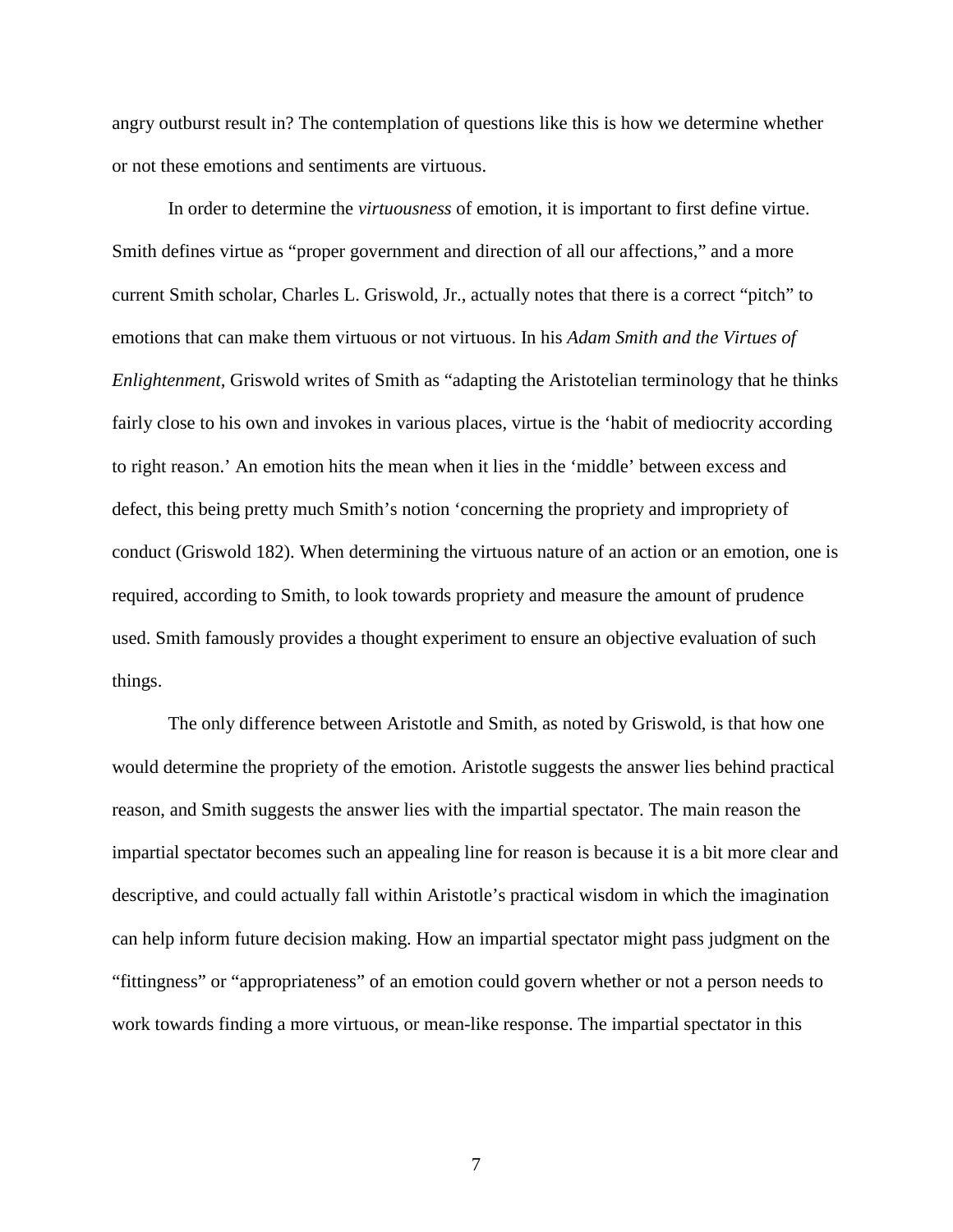situation has the ability to judge based on the understanding that people have sympathy and benevolence with which they should be engaging.

Smith's impartial spectator is the personified version of trying to walk in another person's shoes. But for Smith, this other person is an almost impossibly objective observer who is uninterested and unaffected by the outcome, yet privy to all relevant information. Mainly, the impartial spectator serves as a way for someone to try and imagine that they were free from their own biases and self-interests and were passing judgment as a neutral third party. It seems that for this reason as though the impartial spectator is the one who is in the greatest position to evaluate the virtuousness of a person's sentiments.

The impartial spectator has two defining criteria. One, the impartial spectator must be disinterested, meaning they very well may care, but they still remain unbiased and impartial to the outcome of the behavior. The more interesting criteria though of the impartial spectator is that she would be completely informed of the situation. Consider an example of two people desperately crying and appearing clearly distraught. The impartial spectator would be able to judge the person who is expressing this emotion as a result of a family member dying as distinctly different from the other person who simply dropped their fork. One person's emotion is objectively more worthy and valuable by the impartial spectator's standards. But this is a slippery slope that I wish to be careful of, for this example (and Smith's theory in general) seems to suggest that there are right and wrong emotions and that the impartial spectator is judge, juror, and possible executioner.

The analogy of a judge, jury, and executioner serves as an adequate way in which to explain the problem that can arise between the psychological and the philosophical, an issue that I believe Aristotle's virtuous friend can solve for Smith under an individualized approach. It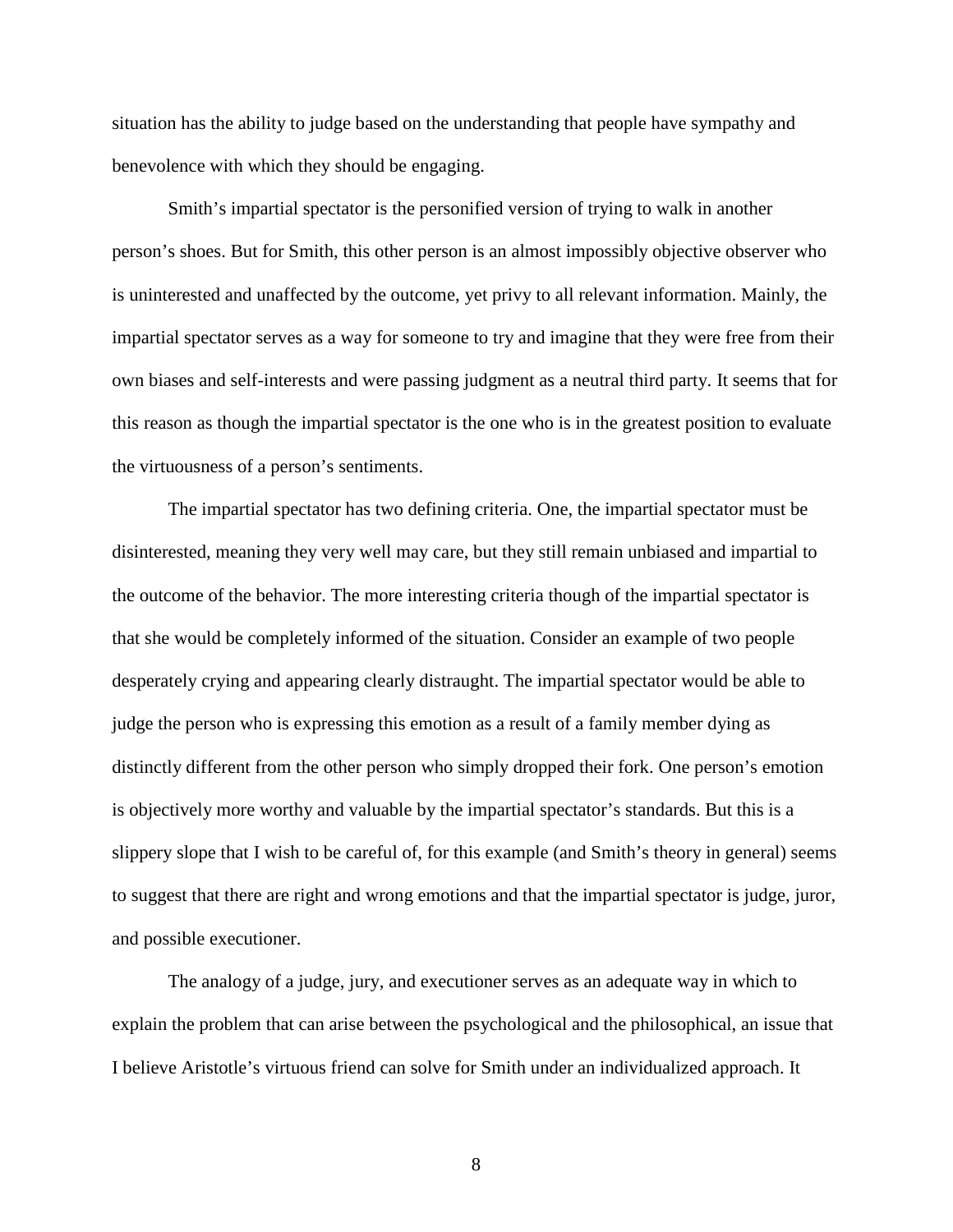seems as though more harm might come to a person if they are, similarly to in the court system, placed in some kind of jail for making a mistake in an emotional response for people don't derive as much control over their emotions as they behaviors. Let's consider a more nuanced and human example. Susan has applied to her dream school in order to pursue her dreams of completing a degree in philosophy, and has unfortunately not been admitted. Susan, being a student of logic and rationality, has very obvious emotions of sadness, disappointment, and frustration. Now, the impartial spectator may very well allow Susan a certain amount of time to feel all of these emotions, but eventually an unbiased and logical spectator would realize that these emotions don't contribute to anything constructive, yet Susan still feels them.

Because Susan is a student of philosophy and logic, she recognizes the view of an impartial spectator and tries to control her emotions and dissuade herself from feeling sad. But this example of the impartial spectator seems dangerous and lacking in the empirical understanding that human beings cannot completely control the emotions that they feel. Sure, perhaps Susan can control her behavior to get up off the couch and stop crying on a daily basis (which seems constructively and objectively good), but if the impartial spectator has complete knowledge, the impartial spectator may still be able to pass judgment on Susan's residual sad feelings, leading to an uncomfortable fight between head and heart. This is a fear in philosophy for me in particular, that too harsh and unbiased a critic may lead to psychological harm due to the false belief that feelings are 1) controllable, and 2) objectively good or bad. This is why we must consider the impartial spectator in conjunction with Smith's theory of sentiment of empathy, which ends up looking a lot like Aristotle's virtuous friend in order to ensure a proper balance of all the virtues instead of an over emphasis on temperance and reason.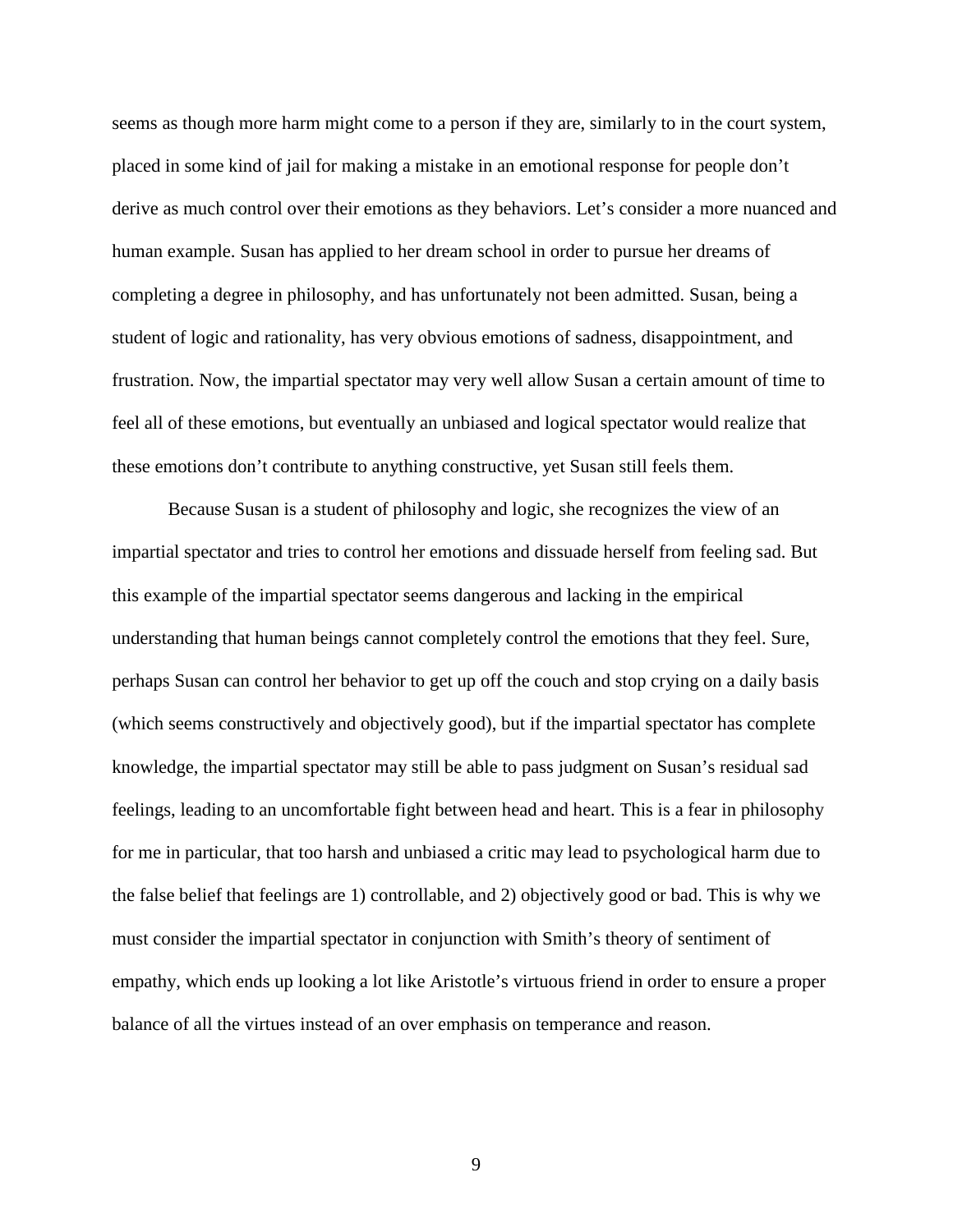Let us consider a somewhat arbitrary example in which top-down rules usually fail for some strikingly similar reason. Law dictates that all shoes should be a size seven. The ruler of this fictitious place would like for everyone in his kingdom to be a size seven. However, this law doesn't actually make people's feet a size seven; instead it makes things arbitrarily difficult for some people, exacerbating a clearly poor fit. The shoes are failing pretty obviously at their function, which is to provide adequate foot protection, support, and comfort. Having the freedom to wear whatever size shoes one has seems more beneficial to everyone based on their specific individual size, while still keeping in mind that the shoe does have an objective function that all shoes share. This pluralistic way of shoe sizes is similar to the ways in which people have different psychological dispositions, such as to be quick tempered or one to shy away in situations of confrontation. A one size fits all approach for these people in creating a moral life will inevitably create unnecessary discomfort and psychological pain, similar to that of a shoe that does not fit. So long as the moral rules are derived from individual experience, imagination, and contexts, then the fit seems to all the more successful at performing the common objective function of eudaimonia in the same way as the correct size of a pair of shoes.

Smith's moral theory is certainly unique, but shares some commonalities with Aristotelian virtue ethics. Virtue, for both Smith and Aristotle, is not something achieved automatically, instead it is something achieved through contemplation, reason, prudence, and moderation. But these similarities seem to split when we consider how most of Aristotle's virtue theory is rooted in action and actualization, not just potential. This is where I believe Smith can truly add to Aristotle's work, for Smith creates a rich internal world of constructing virtue of emotions and sentiments that can then flow outward in a more Aristotelian sense. "There may frequently be a considerable degree of virtue in those actions which fall short of the most perfect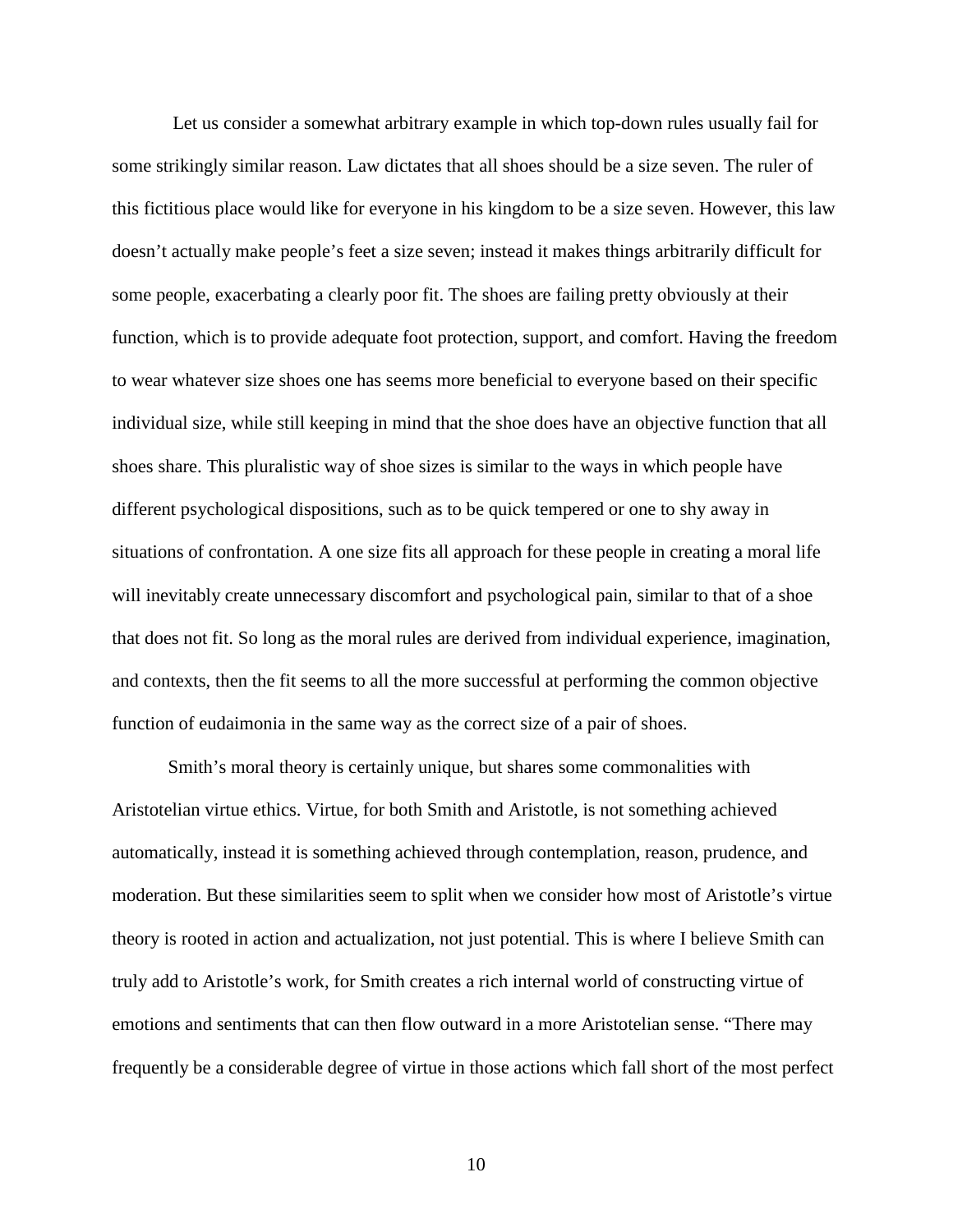propriety; because they may still approach nearer to perfection than could well be expected upon occasions in which it was so extremely difficult to attain it: and this is very often the case upon those occasions which require the greatest exertions of self-command" (I.i.5.5).

I must also offer a solution to the problem of Smith's theory of the impartial spectator slipping into a theory in which behavior and action is guided by social norms and the status quo without enough regard to virtuous activity. For example, simply because the majority of one's neighbors might respond negatively to some action, such as denouncing slavery in the southern US pre-Civil War, doesn't mean that someone should act against their correct moral assessment. It would be easy to imagine a way in which an incorrect reading of Smith and the way in which other's judgments about us should affect our behaviors would suggest participating in enslaving other human beings. This is intuitively incorrect, but is also incorrect for Smith. First of all, the people who are participating in slavery have their own flawed impartial spectator and have made an error in constructing an objective and moral one in their individual thought experiment. But even more so, the people who are participating in enslaving others are operating outside of Smith's very theory of moral sympathy between persons. Smith's theory is contingent upon people regarding each other as other beings worthy of autonomy, sympathy, and empathy. By failing to do even this, these people would already be failing to correctly be worthy of any judgment upon a virtuous person.

Slavery can sometimes be a fairly easy issue to dissect for it denies most, if not all, preconditions of moral action. But let us consider a more recent and nuanced situation. ICE agents were instructed to deport a man who missed the cut off for DACA by six months. The ICE agents were acting lawfully as they sent this man to a foreign country, but the question we should be engaging with is the question not of legality, but morality. These agents were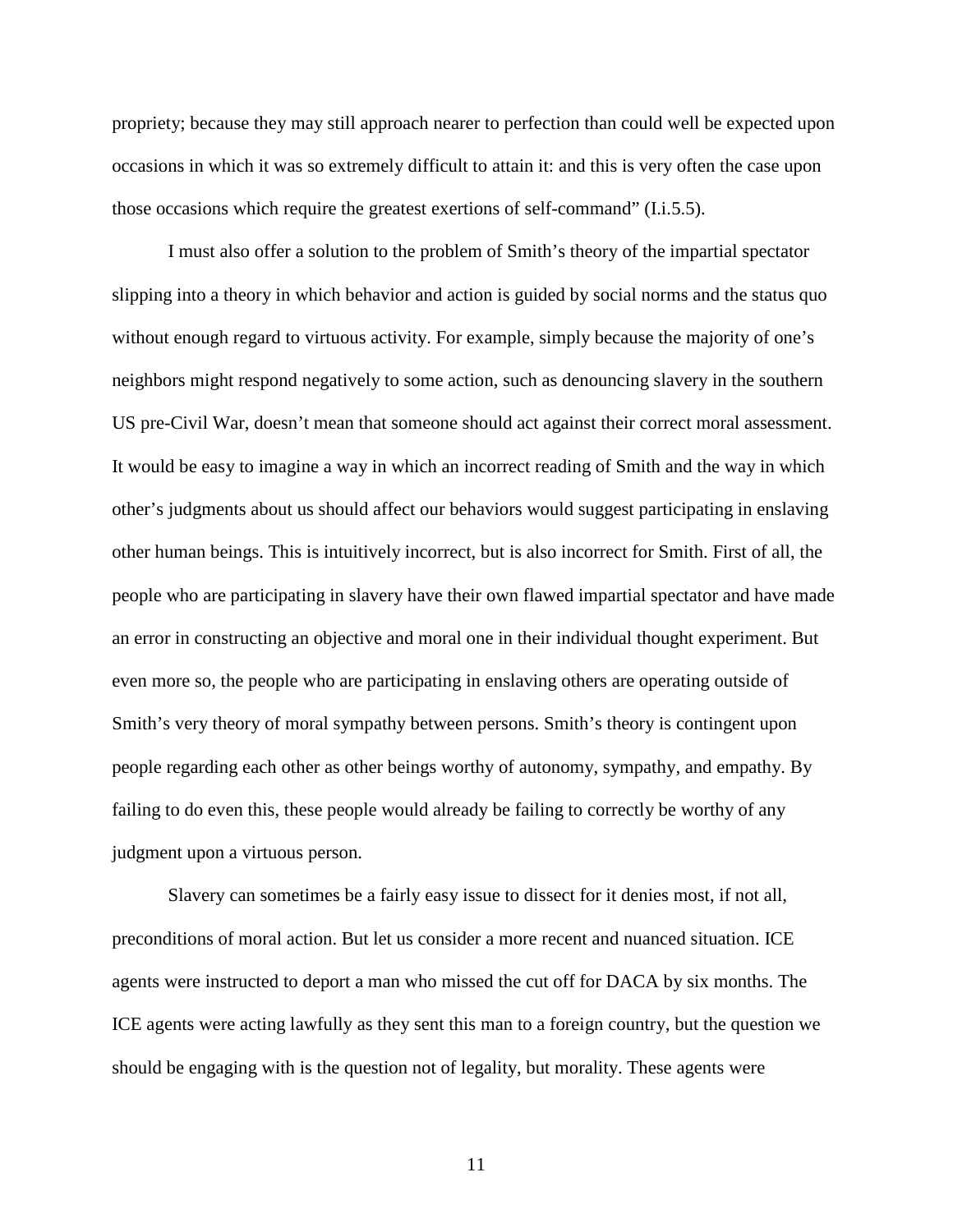individuals, people who have their own moral compass that should be guiding them, according to Smith, to act with empathy and consideration of others through an understanding of people having sentiment towards one another. Recognizing another person as an autonomous being with individual rights and liberties is one thing, but Smith correctly claims that it is another thing required by morality for them to regard them as sympathetic beings with which consideration for their well-being should also be taken. An impartial spectator would be able to serve as the thought experiment that instills the right to consideration between human beings once again, ensuring they are operating under a moral structure with high regard places on the well-being of other persons through interpersonal relations.

I find it important to also make a distinction that while the impartial spectator indicates certain things because they are praiseworthy, it is not simply this endorsement though that makes it so. The impartial spectator's judgment, if it is contrived of correctly without bias and based in a sympathy-understood rationale, is the correct recommendation based on its origin. Something that is discovered through an unselfish lens and involves rational thought and regard for other beings as equals is inherently praiseworthy due to its regard for justificatory facts, not because of the source providing it. The impartial spectator would necessarily recommend a certain action because it is praiseworthy, not the other way around. Otherwise, our complete understanding of the impartial spectator would fail to be a useful thought experiment, let alone a worthwhile philosophical thought.

However, I do think that it is praiseworthy of a human being to act in accordance with the impartial spectator's recommendation, when correct, in a similar way, as it is praiseworthy of them to act in accordance with virtue. The impartial spectator's job is to guide behavior towards being virtuous, specifically in regards to virtues of love and sympathy, which are at stake when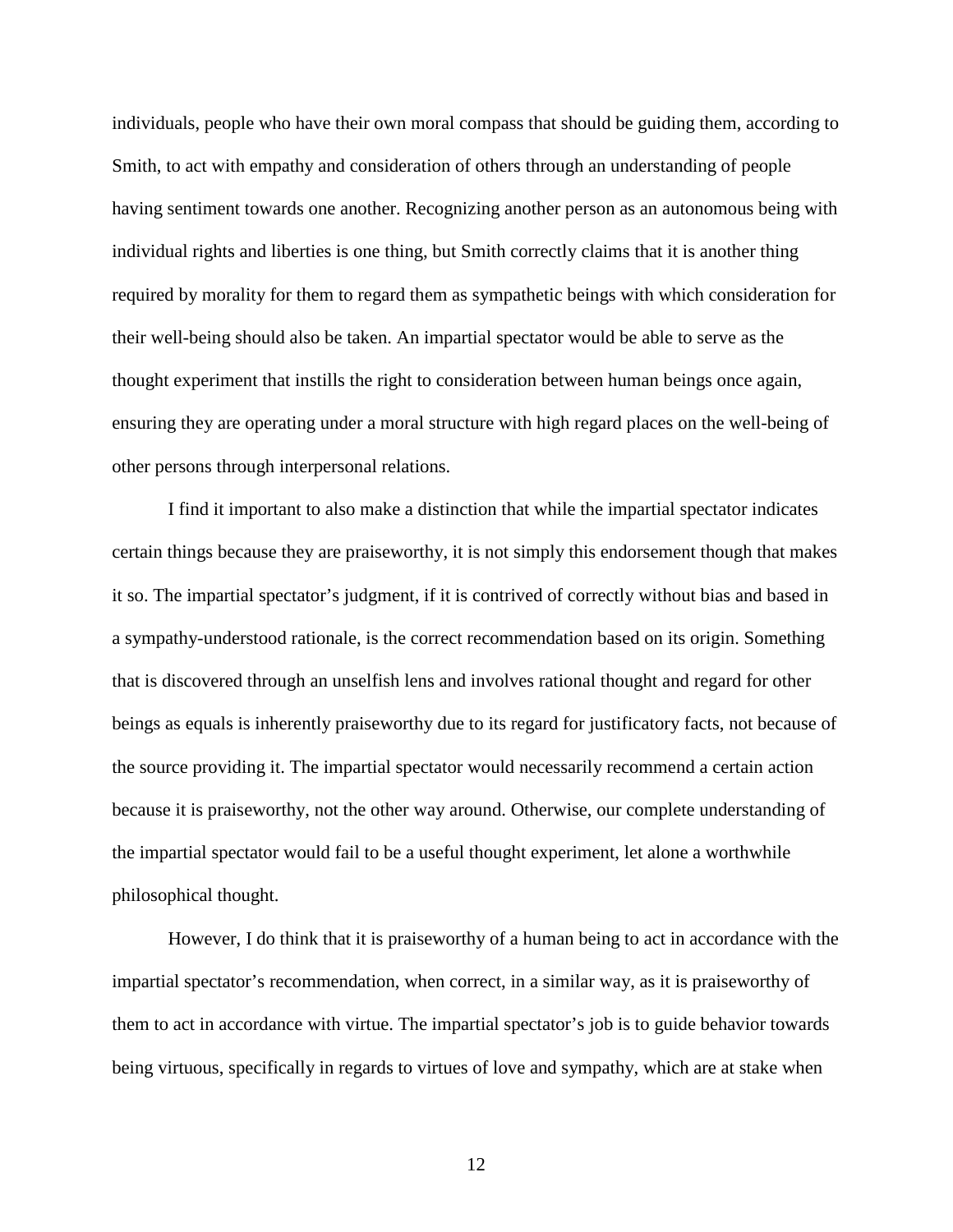humans are trying to compromise between living in social structures and being self-interested. It is also important to say that just acting without consideration of the self is not simply praiseworthy. There are multiple situations in which it is justified to act with self-interest as the main motivation, such as when deciding a career path or when trying to leave a bad relationship. But the impartial spectator may not always have fully individualized knowledge in these situations, which is why it becomes important to turn to the virtuous friend instead.

# II. Aristotle's Virtue Ethics

Despite a natural sympathy towards Smith and his moral theory, it is difficult to find anyone with a more accurate and complex notion of human morality than Aristotle. The two philosophers go hand in hand, as is the purpose of this paper, but it is difficult to oversell the importance of Aristotle. Aristotle created the very ethical framework of virtue ethics that Adam Smith was working under, and without him, it is difficult to fathom what a moral life even looks like. If we think of the discussion of morality in philosophy as anything like playing a board game, we have to recognize that Aristotle designed the board in which we are playing.

Firstly, Aristotle answers the age-old question of human purpose. If we are willing to entertain the idea that life is not meaningless, then there must be some kind of goal or meaningfulness all humans are striving towards. Aristotle was a firm believer that all things have a natural end, or a telos that is dependent on what kind of thing it is. For example, a teleological end for a chair is directly related to its success at being something for someone to sit in. Humans, unlike chair or even animals, have a much more complicated end based on our nature. A human's telos, according to Aristotle, is eudaimonia, or flourishing. While there is a great variability in humans and their flourishing, there are some necessary requirements in order for human flourishing to occur. In order for the chair to be a good chair, it must be excellent in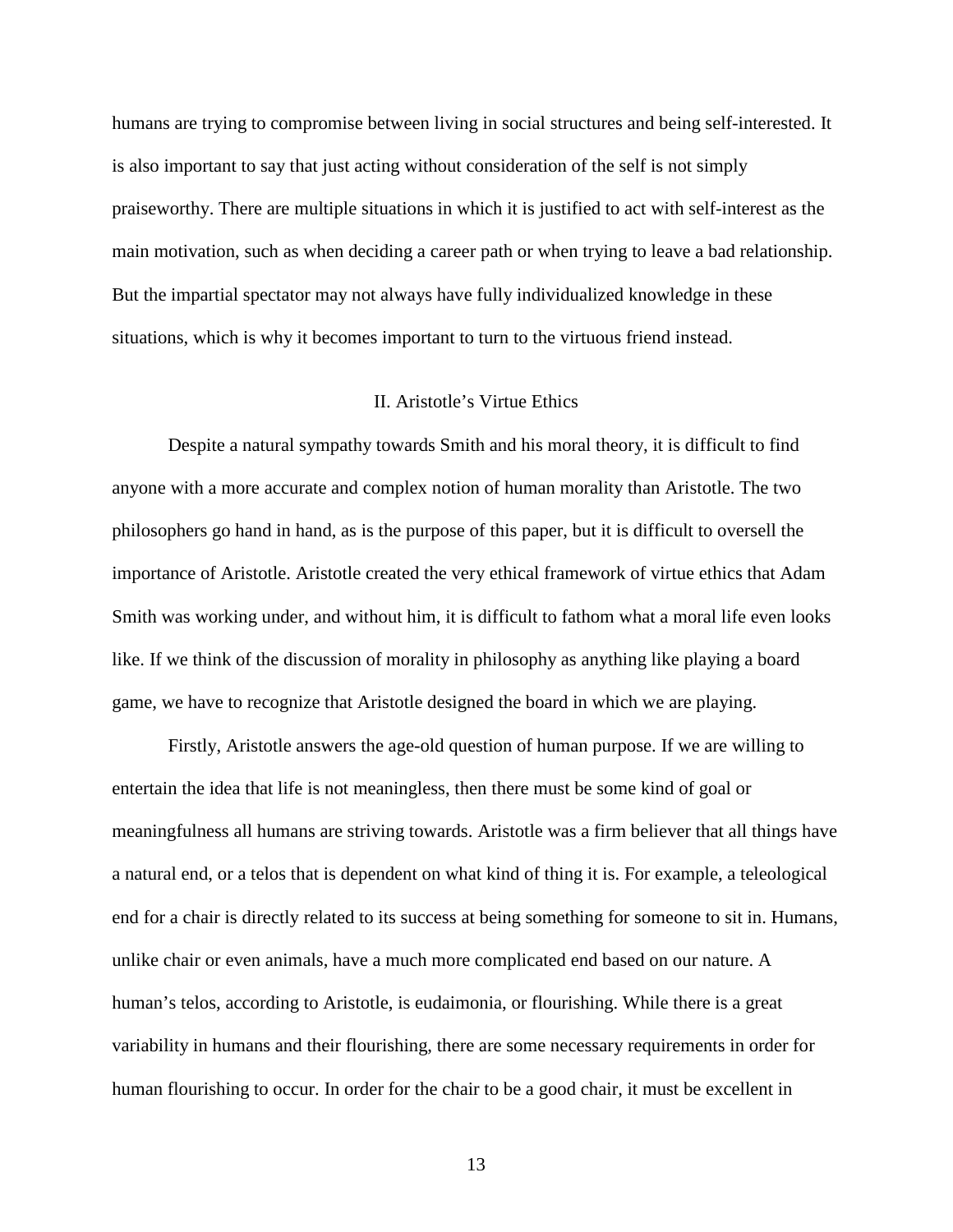performing its function. Therefore, when a chair meets the requirements of its function, such as being comfortable when providing a place to watch a baseball game, or providing structure and back support at an office desk, it has achieved its end with excellence. However, as complex rational animals, humans have a more difficult task of calling upon something Aristotle called practical reason in order to achieve eudaimonia. Our function is necessarily wrapped up in our ability to act in accordance with virtue.

Aristotle defines virtue in a general sense as "a mean between two vices, one of excess and one of deficiency" (1107a). For example, the virtue of temperance occupies a space in between the vice of deficiency, which is insensitivity, and the vice of excess, which is selfindulgence. Based on the complex nature of human beings and the variability in our natures, it became clear to Aristotle that humans have their own starting points on the scales of virtue. Despite one's natural disposition to possibly be self-indulgent, it is through practical reason about how that self-indulgence plays out in their actions and experiences that would inform them that they need to work towards changing their disposition in the direction of temperance. When one acts on a disposition rooted in vice, they will necessarily see negative feedback from their experience. Practical reason suggests that next time; they should change their behavior and receive more positive results. Therefore, practical reason contributes to the continued habituation of the good, and continued discouraging of the bad.

While it is colloquially common for people to define a person as someone of virtuous character, Aristotle had something else in mind. In order to achieve a virtuous character, a person must work to habituate their dispositions to be that of virtue instead of vice. However, like most things in philosophy, it is not always so simple. He distinctly explains the complicated nature of virtue as something with multiple parts. "Virtue, then, is (a) a state that decides, (b) <consisting>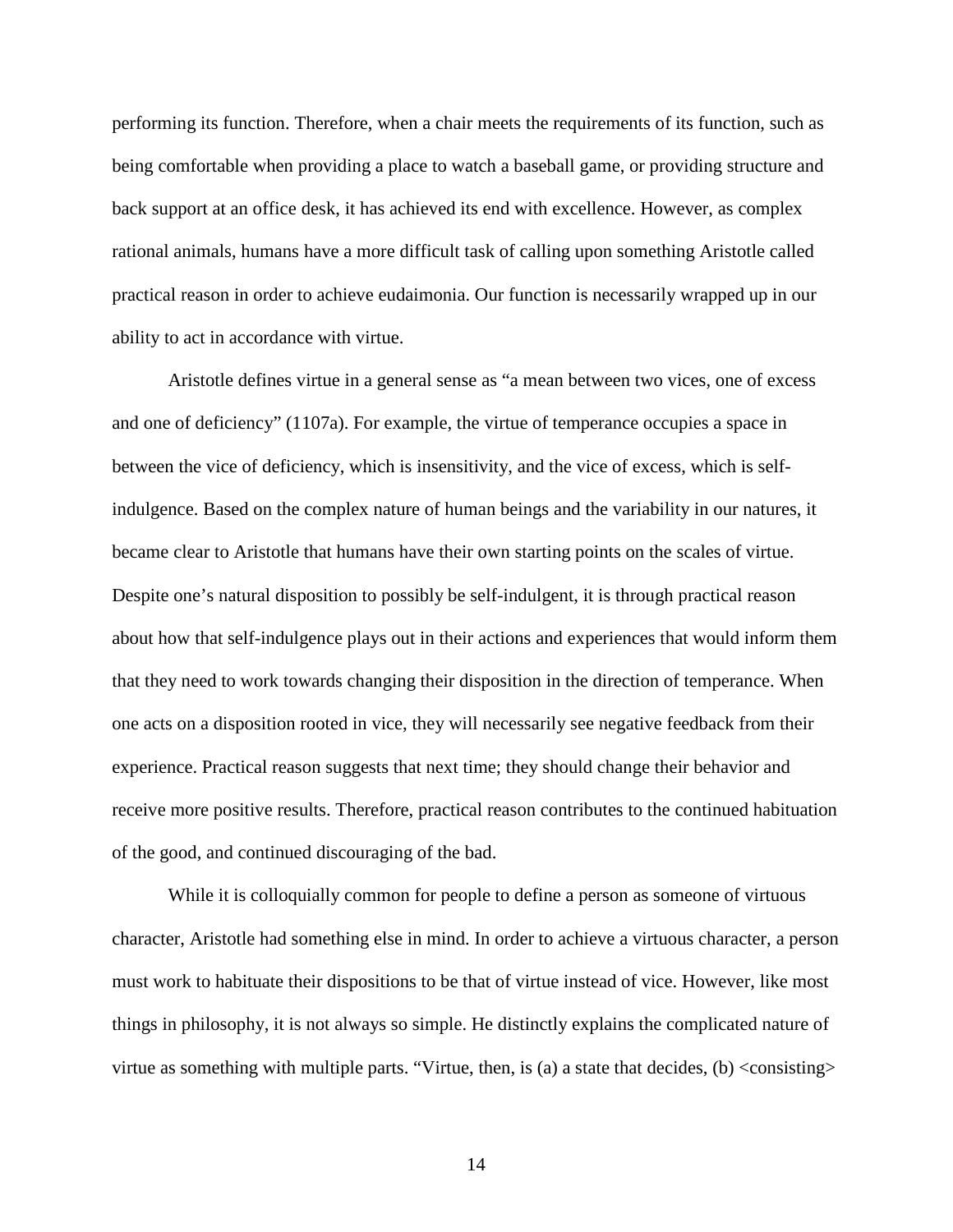in a mean, (c) the mean relative to us, (d) which is defined by reference to reason, (e) i.e., to the reason by reference to which the intelligent person would define it" (1107a). Because humans live such varied lives, new and constantly evolving situations will arise. Therefore, some situations will call for action of more of one virtue than another, or in some cases, even some vice-like behavior in the case of hiding Jews in the basement in Nazi Germany. It is because of the nature of choice, and being choice making creatures that human beings are required to use practical reason in order to achieve wisdom about how to act in any and all situations constantly. There will always be a constant need for humans to continue developing virtues, but in theory the feedback loop that is connected to virtue should eventually change the character of a person to have a new disposition. Action precedes character in Aristotle's understanding of virtue and is something inherently connected to reasoning and action together. This context-dependent nature of Aristotle's theory that makes following a set of definite and steadfast rules about such an inconsistent and ever changing world impossible.

The ability to be virtuous not only plays a big role in a human's quest towards eudaimonia, but it also plays a large role in human friendship. Aristotle views friendship as an extremely important part of a human's ability to flourish, for we are naturally social beings who benefit from having relationships with others. There are many different types of friendships, according to Aristotle, all of which he explores in Book VIII of his *Nicomachean Ethics.* The different types of friendship are defined by the object of the love, such as the love of someone for utility or pleasure. The true friendship, the one that incorporates virtue and goodness is a friendship in which the friends love one another for his or her own sake. Aristotle calls this the complete friendship, and describes it as "the friendship of good people similar in virtue, for they wish goods in the same way to each other insofar as they are good, and they are good in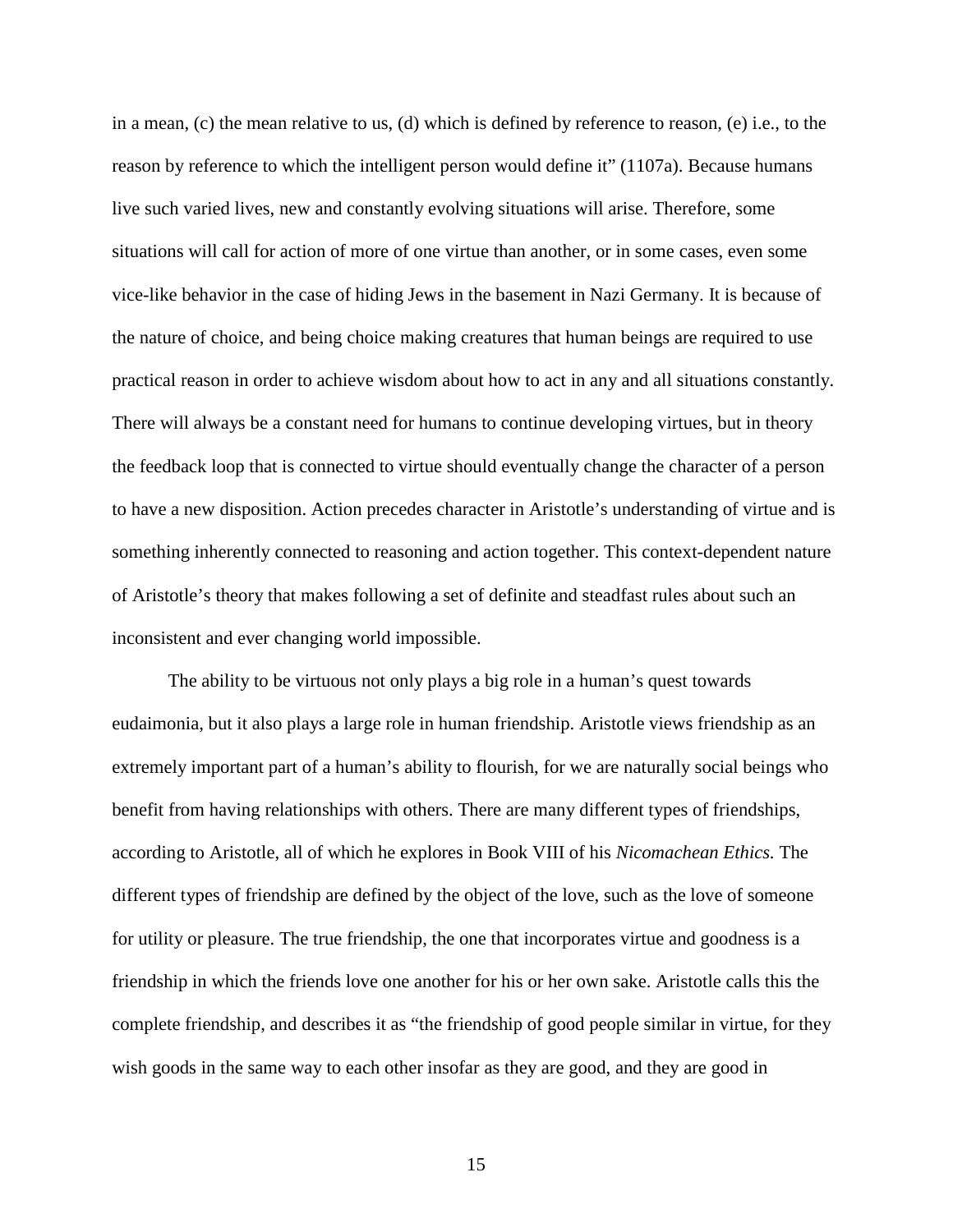themselves" (1156b8). Therefore, because practical reason is required in any and all virtuous activity, it is also necessarily required for a friendship in which two people help one another grow in their virtuous dispositions and actions. Friendship is a required rite of passage in bringing out one's best self, and it also reflects a more nuanced understanding of human sympathy as well.

#### III. Individualistic Perfectionism

There is obviously more to Aristotle's ethical theory than just the notion of friendship. Aristotle's virtue ethics is expanded on in many books, but one in particular serves as a great precursor to combining the notion of the Aristotelian "good friend" with Smith's impartial spectator. *The Perfectionist Turn* by Douglas J. Den Uyl and Douglas B. Rasmussen is an account of a neo-Aristotelian theory in the modern world, which has both an account of the individual, draws upon practical wisdom, and stresses the importance of the sociality of human beings. Therefore, it is their understanding of the way in which ethics are bounded by individuality, as well as the fact that virtue is innately social at the same time, is an important lens by which to combine Smith and Aristotle.

The project of *The Perfectionist Turn* is ""to advance a neo-Aristotelian account of human flourishing, in which human good is characterized by these interrelated and interpenetrating features: (1) objectivity, (2) inclusivity, (3) individuality, (4) agent-relativity, (5) self-directedness, and (6) sociality" (Den Uyl & Rasmussen 34). While their complete theory is useful to mine, their evaluations of **individuality, objectivity, and sociality** are going to be of most importance for my project.

First, let us consider individuality. An important distinction that Den Uyl and Rasmussen make early on is that their theory of ethics is both individual and pluralistic. Under their theory,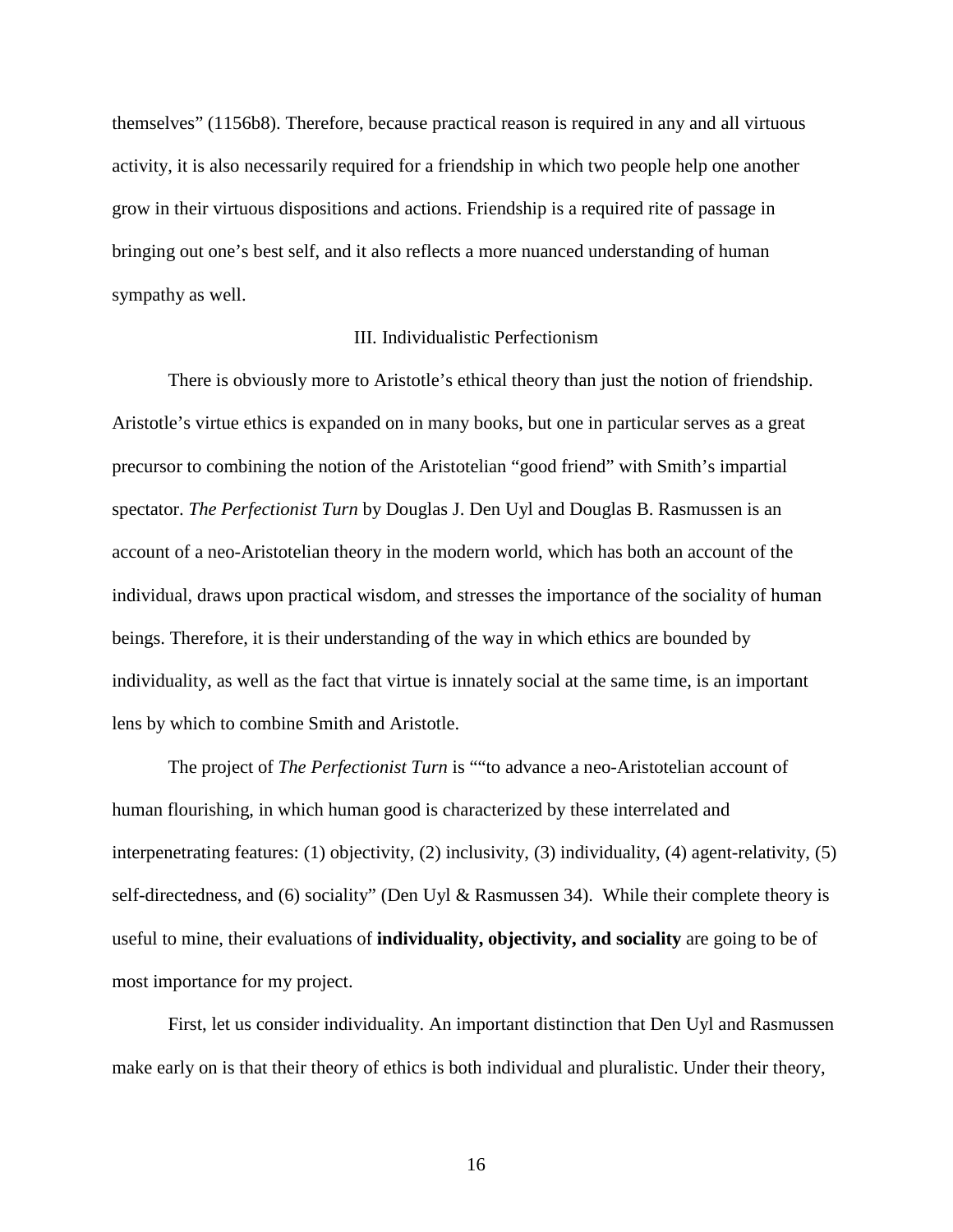all humans have a natural end of eudaimonia, but the way in which they should go about achieving it as well as what eudaimonia may look like are completely based on the individual. Whether one is a biology major or a philosophy major is evaluated based on its effectiveness of moving that individual towards his or her own flourishing. Biology is not an inherently bad major, it would have just been a bad major *for me,* as the individual that I am.

It is also important to acknowledge that Den Uyl and Rasmussen do not condone moral relativism. There are not only objective facts about the universe, such as someone's natural end, there are also objective ways in which actions are bad, or ineffective at moving towards eudaimonia. For example, if someone wants to become a surgeon, they would seem to make an objectively bad decision to study musical theater in college. Also, it is objectively wrong to murder someone, as it robs another beings of the rights and liberties that are presupposed by the notion that individuals have the right to pursue their own flourishing. And, drawing upon the society in which everyone must wear a size seven, it is easy to see that people have an objectively correct shoes size, though they differ amongst the people. Their notion of objectivity is specifically where I believe Smith's impartial spectator is the most useful in serving up judgments and recommendations based on an objective view, though it is somewhat lacking in the pluralistic and individualized point of view.

"An examination of human nature in general does not reveal any universal rules that dictate the proper weighing of the goods and virtues of human flourishing," (54) write Den Uyl and Rasmussen, though I do not completely agree. Sure, no ethical theory under the guise of Aristotelian virtue ethics is going to have a mathematical formula in which to weigh possible action, circa utilitarianism. But Smith offers an empirical way to look at human nature as something that naturally contains sympathy. This understanding of human nature may not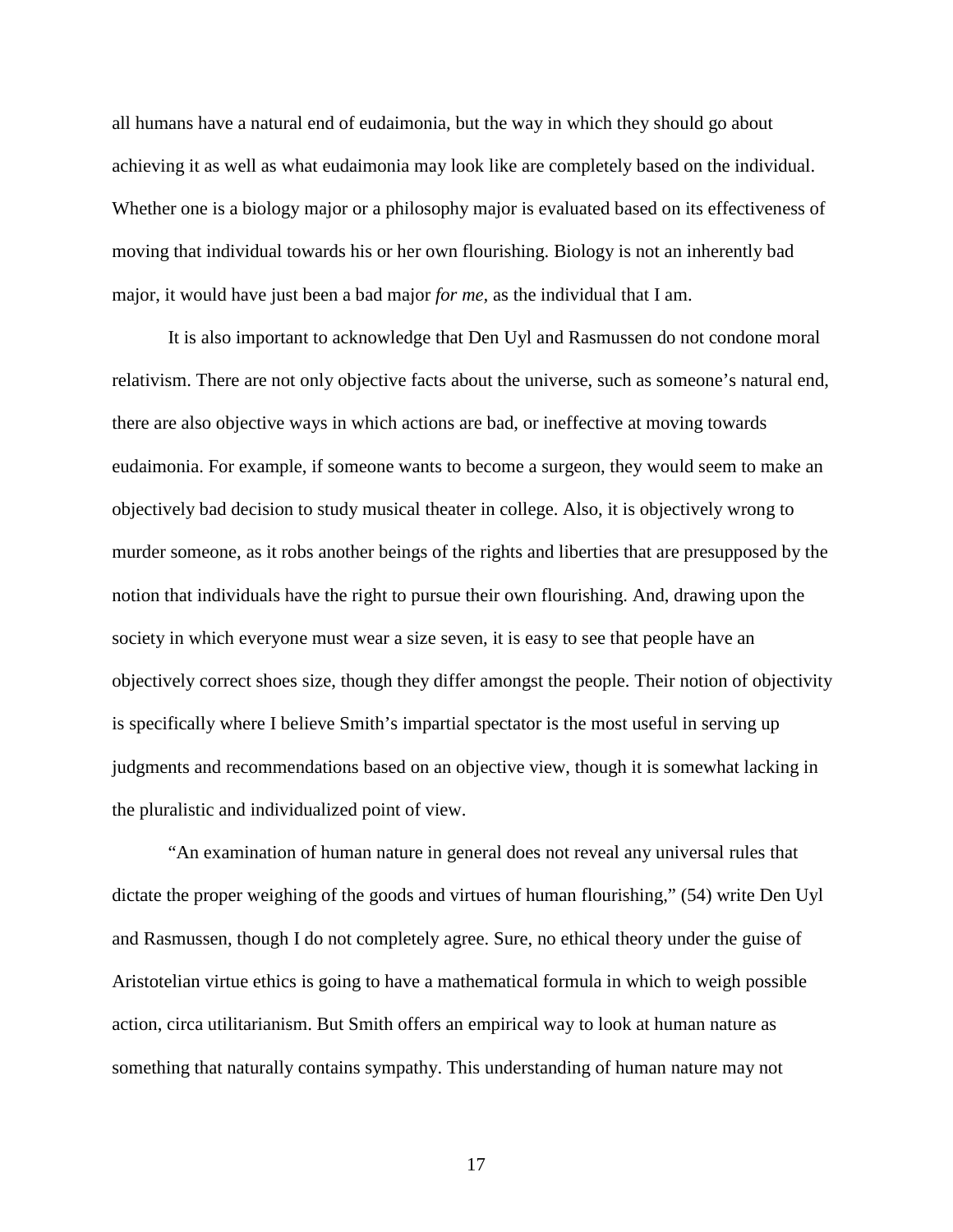provide a universal rule in the weighing of these good, I agree, but Smith's general theory is an essential way into understanding practical wisdom and can provide some objectively reasoned universals about how to treat other social beings within a society. They continue on, saying, "a proper weighing is only achieved by individuals using practical wisdom to discover the proper balance for themselves" (54). And once again, while I agree, there are certain ways the impartial spectator can dictate the "proper weighing of the goods and virtues" under the umbrella of practical wisdom. However, an individualistic view of humans is the key not only in a successful ethical theory, but the key in connecting Smith and Aristotle and adequately evaluating what they offer one another.

Along with individuality and objectivity, Den Uyl and Rasmussen also touch upon the notion of sociality. They, like Aristotle, observe that "humans are naturally social, and human flourishing is only achieved with or amongst others" (53). I want to make a clear distinction that while sociality is an inherent aspect of human nature it also provides the maximum potential for virtuous activity and self-discovery. I want to argue that sociality is not just an *aspect* of achieving eudaimonia, but at the center of it. The project of *The Perfectionist Turn* is different than mine, but I believe that to mention the importance of sociality along with the importance of actualized action is to highlight something incredibly important that deserves more attention. It is a great potential for actualized virtuous behavior amongst people that can give rise to a richer knowledge of practical wisdom. Living within communities means it is necessary for humans to use practical wisdom not only for themselves, but also with others. This is not only an empirical observation about the way in which people empathize with one another, taken straight from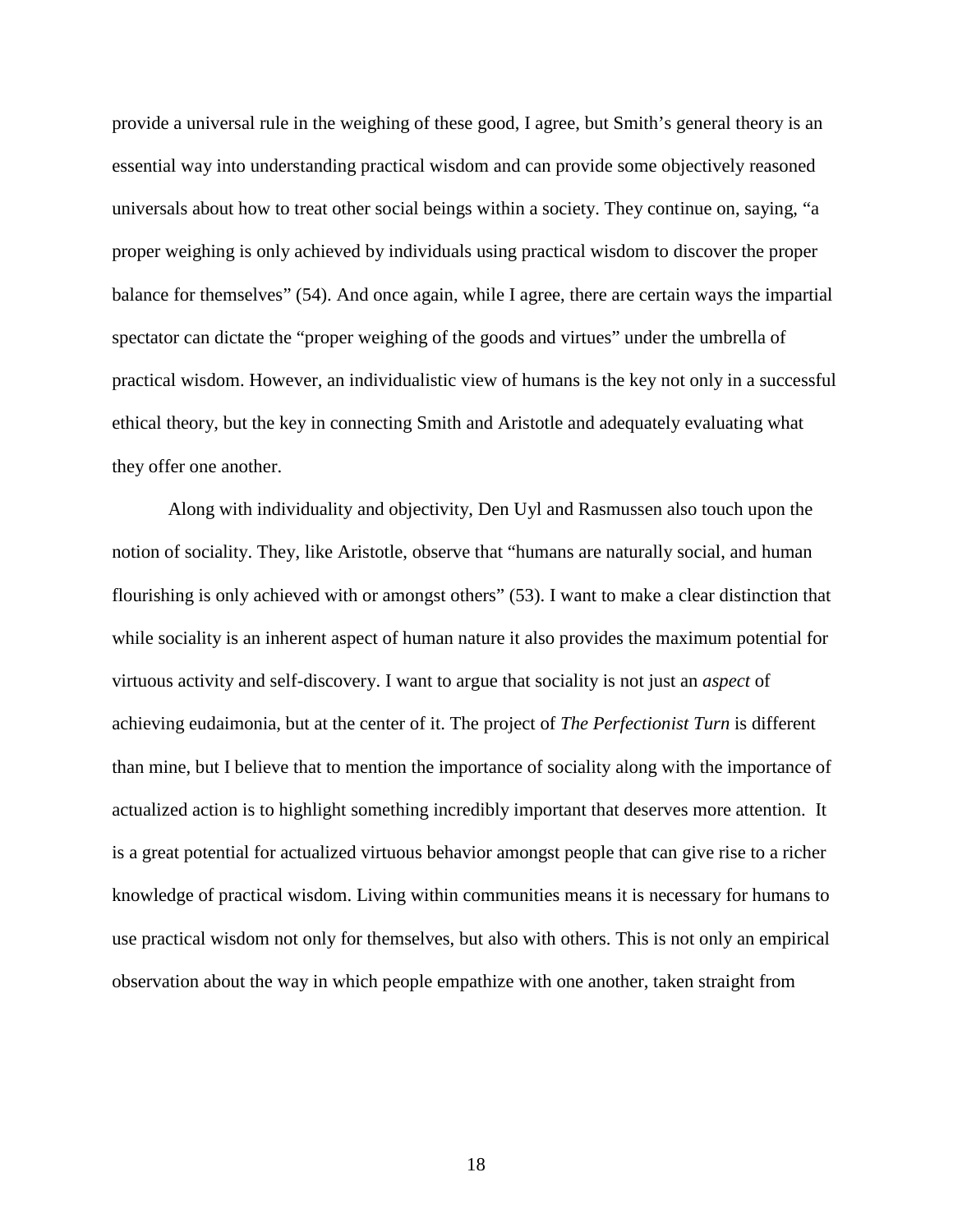Smith, but a massive avenue to explore and experiment with virtuous activity of the soul, especially considering the soul is inherently social.

# IV. Aristotle & Smith

If there is one main takeaway from Smith it is that philosophy needs to be an interdisciplinary practice. Smith, as I've said before, was known as an economist and is often cited in political philosophy. Not only can philosophy be a useful way in which to inform how we think about the social sciences, but the social sciences can also inform how we think about certain philosophical problems. I have and will continue to expand upon the claim that psychology can provide philosophy with important empirical information about living good lives. But we must also recall that Plato's city analogy is one of the more effective ways of detailing normative claims about human psyche. Therefore, it is important to recognize and dissect the ways in which Smith's political and economic views drawn direct parallels to his, and Aristotle's moral theory.

In *The Wealth of Nations* Smith supports the notion that a capitalist economic structure in which there is not artificial involvement on the part of the government is the best. If the government puts a price cap on commodity X then they are incorrectly influencing the market with misinformation and creating misplaced value claims. These misplaced value claims that are imposed by the government is how I propose that Smith's economic theory can be applied to the political and the moral. Economies can only flourish if it they have the freedom to let individuals dictate their subjective valuation of goods, just as human beings can only flourish if they have the freedom to assign value to morals in their life free from a top-down, command-based morality**.** It may well be true that it is moral to be a just person, but that must come from the living of life and the use of rationality, not assigned by those in power, whether it is a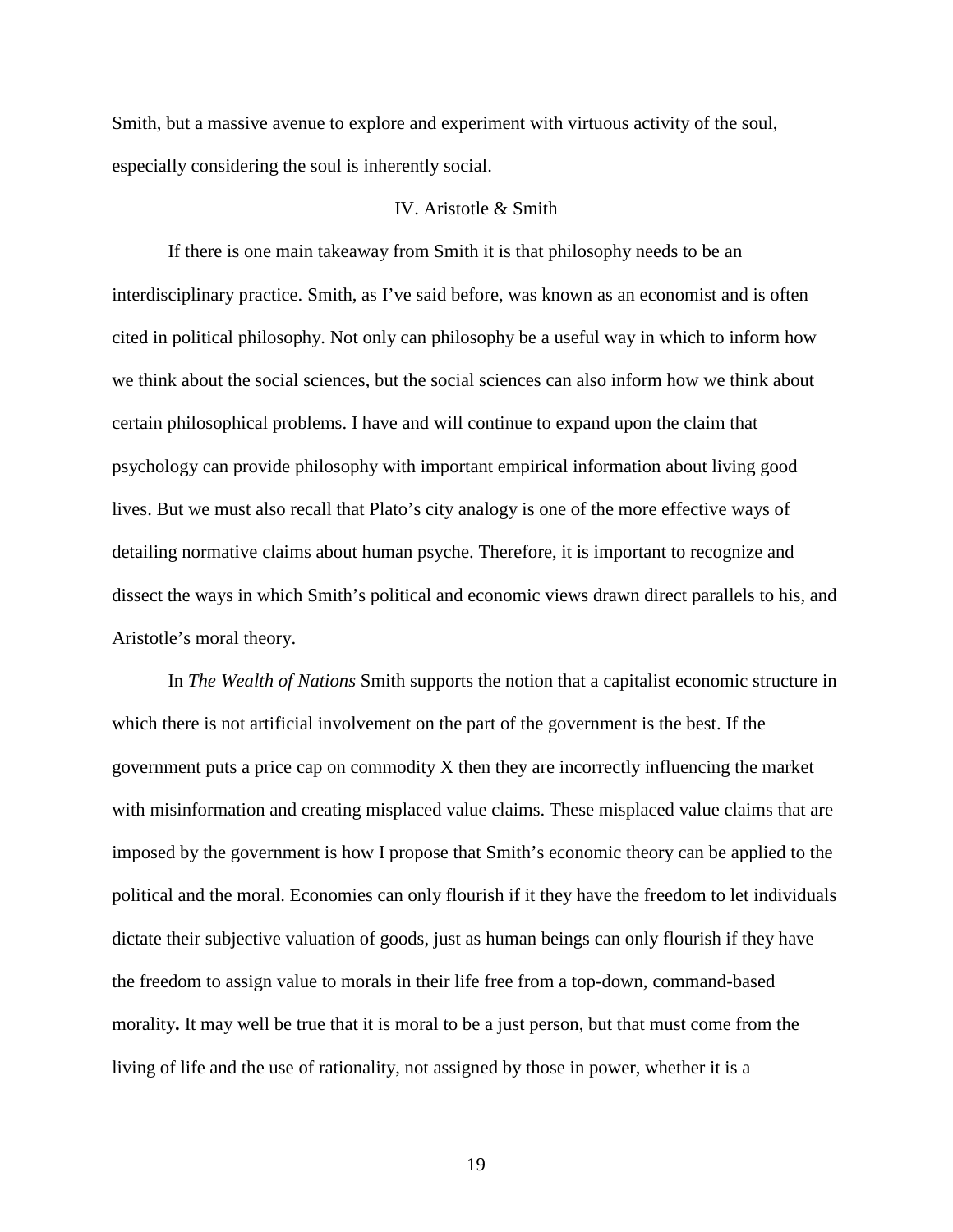government or a church, for there is no justification built in. It is through an Aristotelian approach, one through reason and action, and a Smithian view of human interaction and sympathetic nature, that the justification can build the claim. Or, as Den Uyl and Rasmussen call it, the use of practical wisdom can build the justification for the claim.

I'm sympathetic to those who believe Aristotle offered a complex enough moral theory to stand tall without the help of Smith. Why should we even care about Smith's theory when it seems like Aristotle gives us such a detailed account of human nature? My main argument is that both philosophers are concerned with how one should act in order to achieve happiness by means of virtuous action. The introspective notion in regards to how individuals have tastes and preferences is covered by *both* Aristotle and Smith, as is a human's desire to be social and engage in relationships. But there is an intersectional area here that is strengthened by looking at the theories of both philosophers, particularly when it comes to the virtuous friend and the impartial spectator, both of which serve different but similar purposes.

To Aristotle, the virtuous friend is someone that an individual respects and admires for their virtuous activity, but one with whom they can interact on a peer-to-peer basis. The work of an individual and the virtuous friend is interactive and collaborative. When questions of moral action come about, one is able to think and discuss with the friend about what course of action would be best. Due to the collaborative nature of this relationship, we can presuppose that this friend has some level of knowledge about the individuality of the individual in question. For example, friend John would most likely know his friend Fred's desires, interests, weaknesses, strength, and values. With that information, and the fact that John by definition is virtuous, he has a great ability to guide Fred towards the Aristotelian definition of good action, that being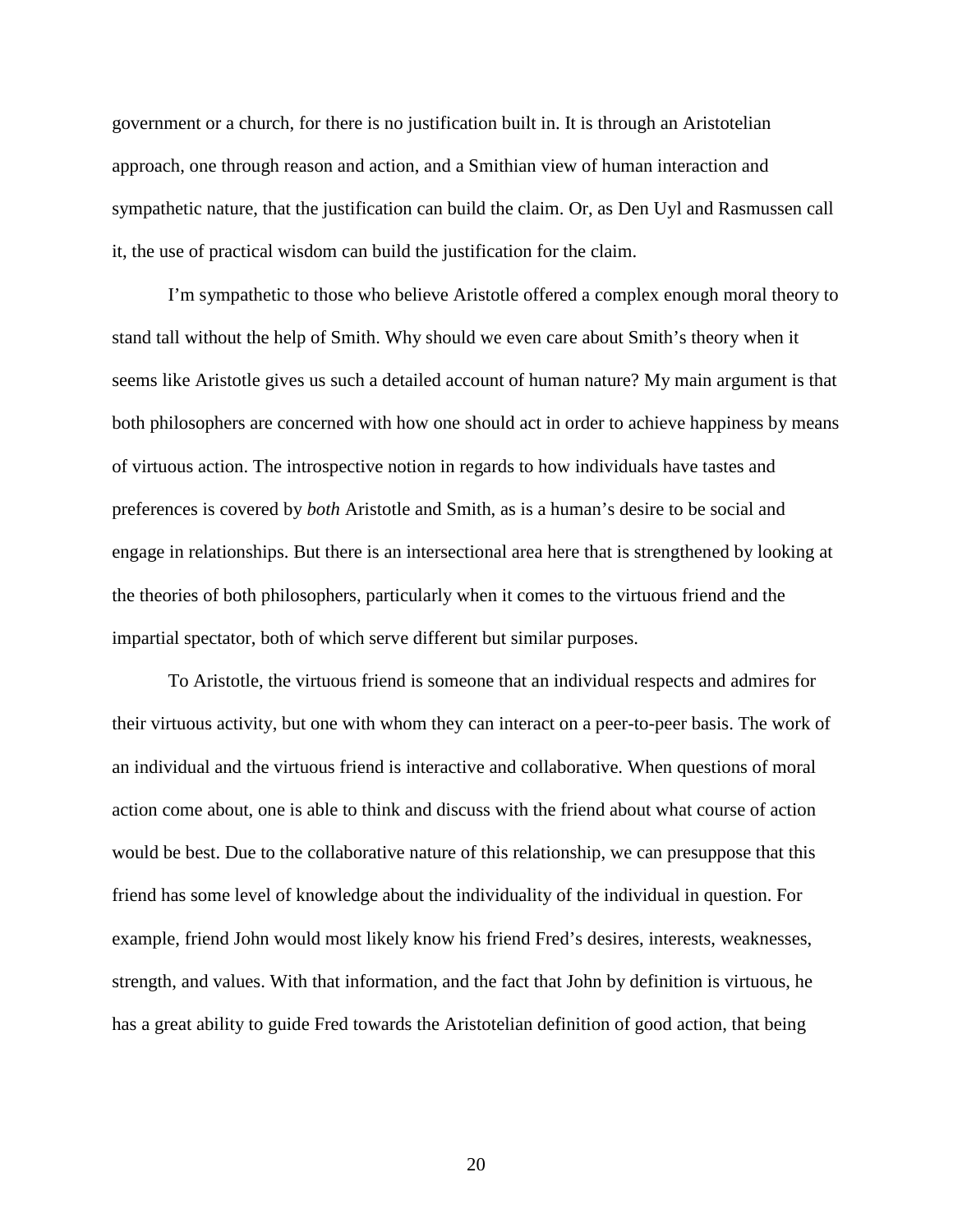action that is objectively good and individual in preference and projected course. But problems could arise when it comes to the issue of objectively good action.

John has a relationship with Fred, which means he cares for Fred on a certain level and wishes the best for his friend. By definition, this may very well mean that John has certain biases that blind him from seeing certain actions of his friend in an objective light. This is where Adam Smith's impartial spectator becomes such an important counterpart to Aristotle's virtuous friend. The impartial spectator is a figure that has no relationship with the individual in question and serves as an exemplification of the general public, which can bring other issues to the forefront, which I have previously addressed. The impartial spectator is basically an anthropomorphized version of the behavioral guiding structure to act as if someone is always watching. How might a stranger view your actions? What characterization of your morality would they assign based on your action? How do your actions appear when someone has little to no insight into your motivations? Because the impartial spectator cannot know your motivations, they are the perfect person to judge whether or not your decision or action was objectively good or bad.

Aristotle's virtuous friend, when separate from his great moral theory at least, seems to be more on the subjective side and sympathetic to one's internal motivations. But Smith's impartial spectator seems almost too objective, especially in cases when we are required by both moral theories to take into consideration a person's internal *and* external world. This requirement, in conjunction with the fact that both philosophers agree that humans are social beings who navigate the world through relationships, is the reason our understanding is strengthened by a combination of the two figures. If we have the same person, or theoretical person being judge, juror, and executioner, it seems likely that some virtuous activity would be clearly missed. This is precisely the reason that some want to claim that the combination of these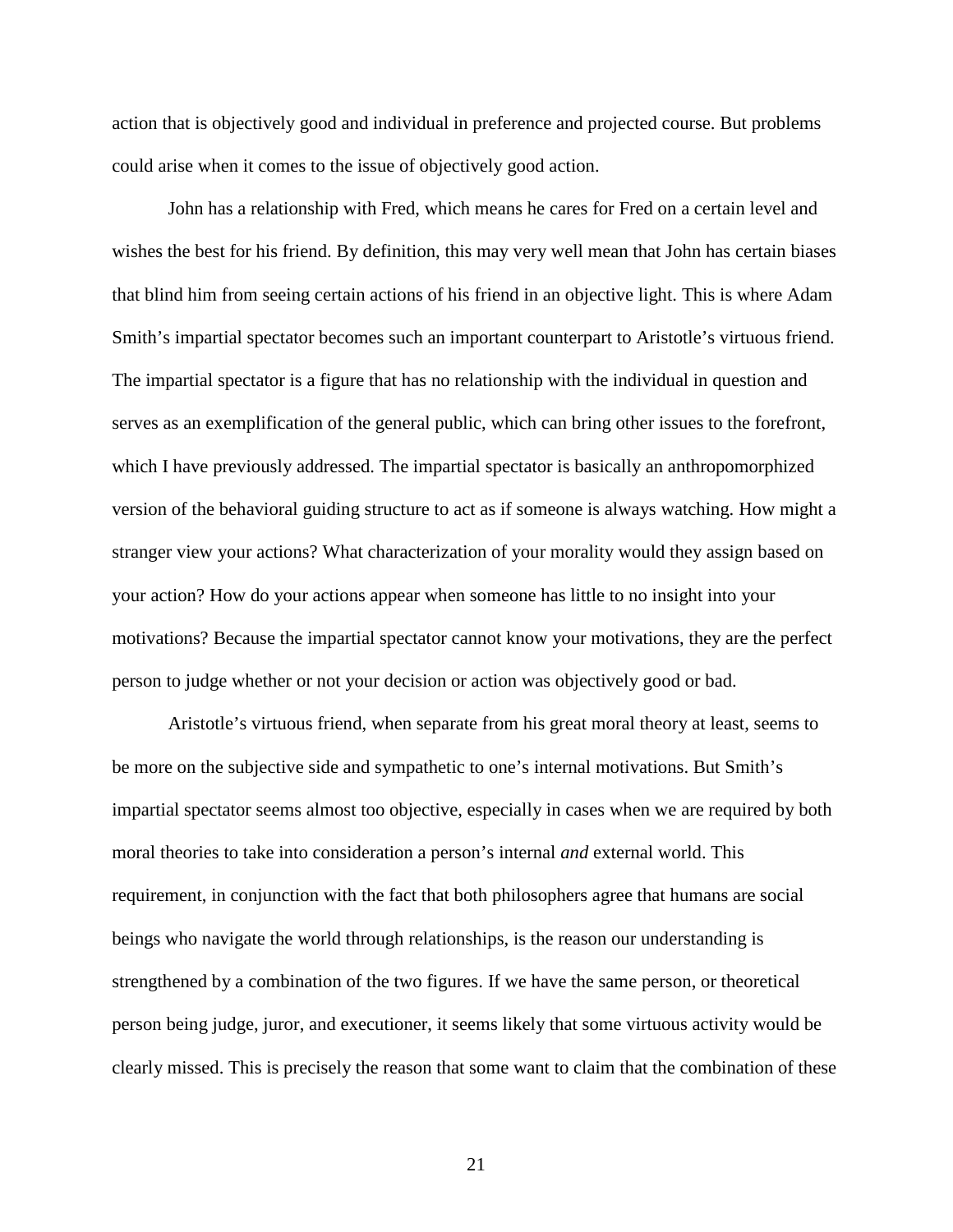two things, both the impartial spectator and the virtuous friend fall under the more broad understanding of practical wisdom.

Another tool Aristotle claims can aid in virtuous behavior and activity is the phronemos. The phronemos is a kind of virtuous role model for Aristotle. Despite the fact that it may not be someone to interact with on a daily basis like the virtuous friend, the phronemos serves instead as a model of virtuous behavior. For example, I admire the likes of Deirdre McCloskey and despite not knowing her personally could imagine what she may do in a certain situation and modify my behavior accordingly. There are particular similarities between the impartial spectator and the phronemos including the way that both Smith and Aristotle use both in order to conjure a kind of temperate evaluation of whether or not an act is virtuous. Despite the fact that both do similar things heuristically, they are still markedly different. The impartial spectator has the ability to evaluate a potential action either negatively or positively. The phronemos on the other hand acts in her own right. A phronemos by definition lives and acts beyond just the confines of our minds but with their own autonomy and practical reason. These are actual people we are able to perceive. The phronemos can serve as a tool of suggestion far beyond the ability of the impartial spectator. To use my previous example, McCloskey has an overall ethical framework I find compelling and she also follows the Episcopalian religion. There is nothing about the impartial spectator that would suggest I look into the Episcopal Church, but considering a newfound interest in finding a potential religion I may now have a place to look. This is solely to the credit of the phronemos and not to any complex thought experiment.

It is common for Den Uyl and Rasmussen to cite practical wisdom as the answer to most questions of moral action. How does one know whether to do 'x' or 'y' in situation 'b'? Practical wisdom. This idea is a good one, but needs some expanding, which is where Adam Smith can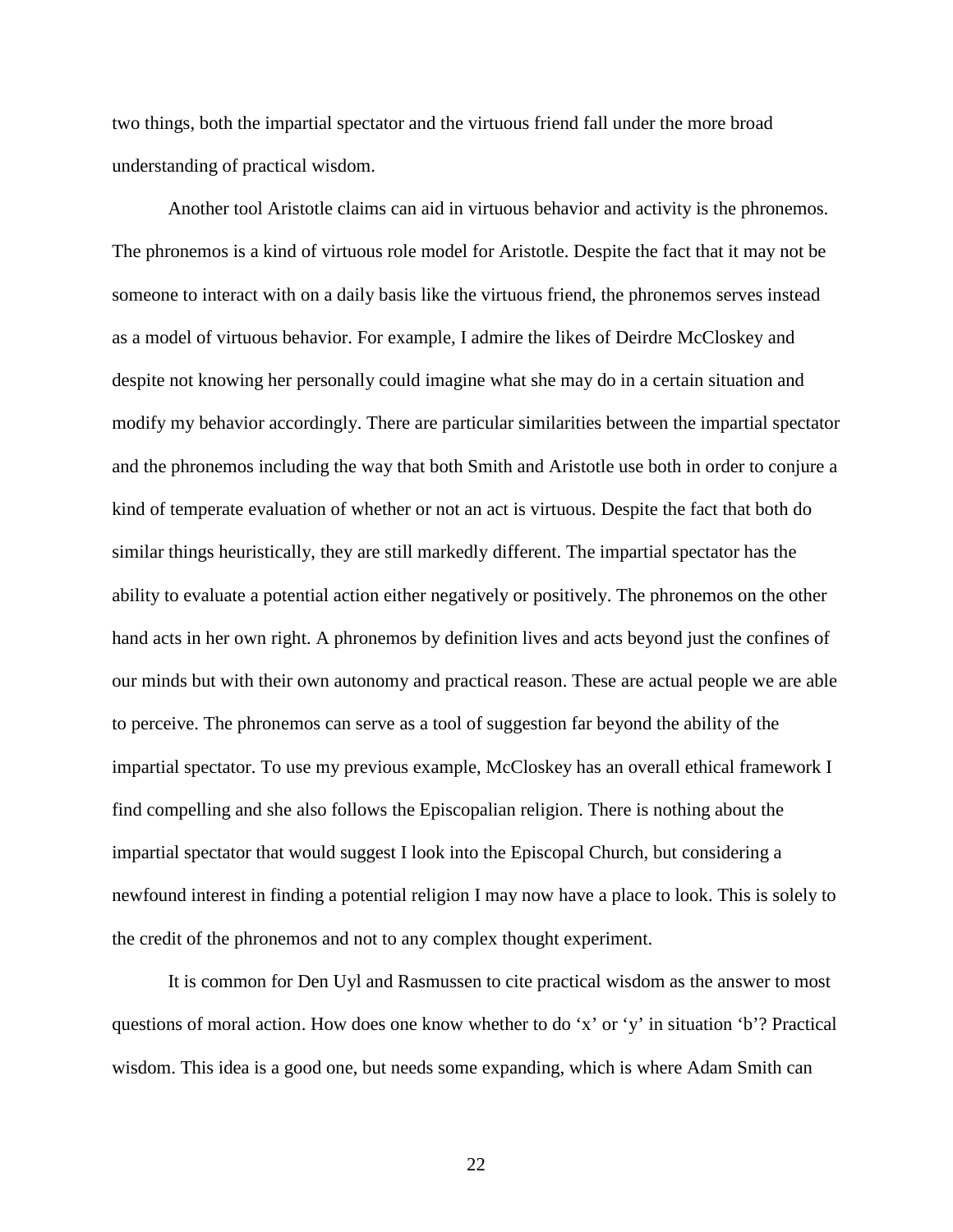provide us with a deeper understanding. Practical wisdom is an umbrella term that encapsulates all of the different faculties human beings can use when assessing their actions. Within that bank of tools there are things like past experience, imagination, reasoning capabilities, the phronemos, the virtuous friend, and also, the impartial spectator. An aspect of practical wisdom can and should be thought of as being strengthened by Smith's theory of the impartial spectator because it is a tool to use in order to guide behavior that also includes a certain understanding of the value of other human beings as well as objectivity.

Den Uyl and Rasmussen break the term "practical wisdom" down into something that combines the use of "practical reason," the "development of character," and "self-understanding" (55). The final aspect of practical reason, "self-understanding," is my main concern in this paper. They continue with defining this part as "understanding the world around one, as well as one's own nature, opportunities, and dispositions" (55). One way of understanding the world around us is through Smith's thought experiment. How people relate to themselves and others is something both Den Uyl and Rasmussen categorize as self-understanding, and something Smith believes as explorative through the impartial spectator. This kind of self-exploration is essential to any ethical normative claims. Let us consider some of the more successful economist and what made them successful. Deirdre McCloskey mentions that it was the Austrian economists like Hayek, Menger, Mises, and Lavoie who championed observation and epistemic humility instead of all-knowing pride that got it so right. "I said Lavoie improved Austrian economics, and this is one way he did it, by uncovering a hermeneutics in economics, and by listening for the hermeneutics inside the actual economy" (McCloskey 190). Listening for the hermeneutics, like in economics, is what Smith does within ethics that enables him to actualize objectivity into the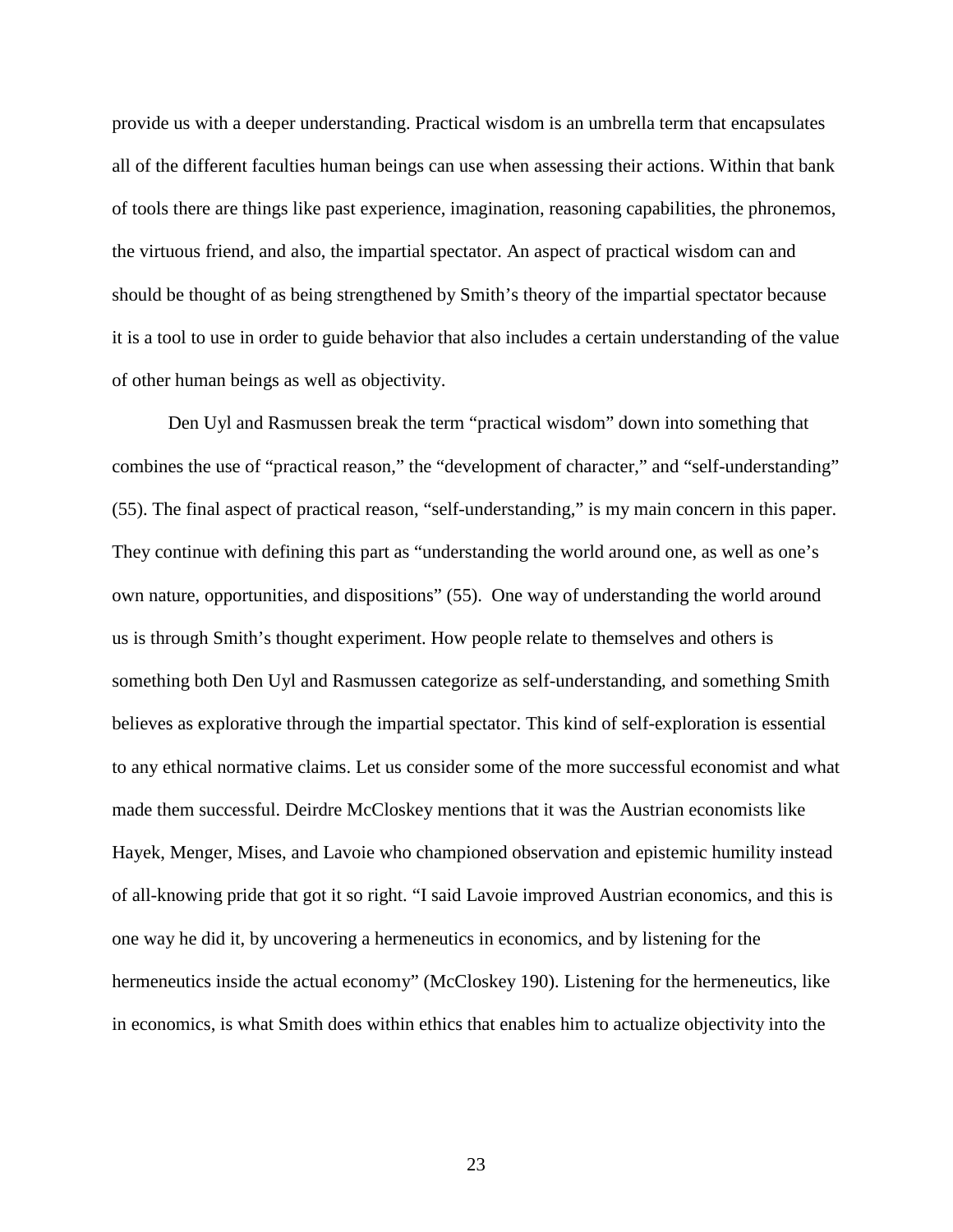pluralistic and individualized universe Den Uyl and Rasmussen lay out. The impartial spectator operates at an individual basis, yet is informed by the position of the objective third party.

In order to see such an example of the impartial spectator play out, consider this mundane example. Cilantro tastes like soap to me based on my genetic composition, but it is delicious to my brother. While the moral stakes of this example are lacking, it seems perfectly plausible that the impartial spectator would conclude I am justified to avoid cilantro, while my brother is not. But when morality is at play and we are discussing normative claims, the thought experiment still works in the same way. In a similar way to my dislike for cilantro, there are psychological predispositions that we each possess individually that can affect us in similar ways. Perhaps based on psychological factors of interest to someone in a different field, I am extremely adverse to public speaking. It seems as though an impartial spectator, with that information, would condone a career in which public speaking is not the primary activity. This is not to say that the practice of this activity would not be a practice of achieving virtue, it would be. But it is necessary to observe the starting point to adequately judge the level of praiseworthiness of such practice. Therefore, this is where the analogy falls short. One predisposition will not change, but the other can and will, but both require the acknowledgement of the starting point. We have to listen to these empirical messages, from our psyche and our community, our natural tastes and preferences, and then work upwards with them in mind to achieve morality, just like we do in economics. This is why I think Smith is so important. He provides not only an economic theory but a moral one that maps onto his understanding of a human nature that is individualized, social, sympathetic, and driven.

I think that there is a tendency in philosophy to cut out emotion and feeling and leave such "frivolous" and "subjective" things to the painters and the poets. Harry Frankfurt notices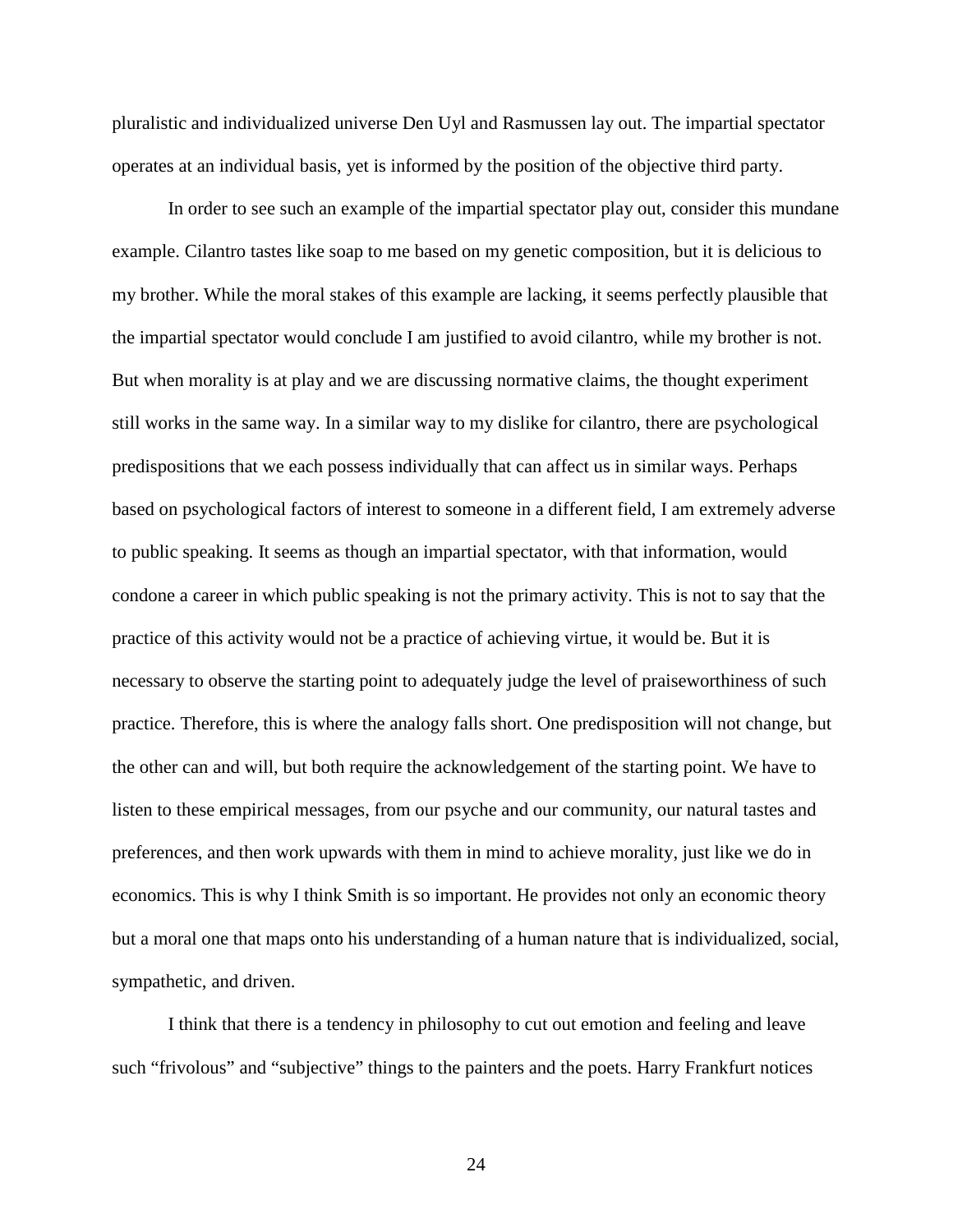this trend and traces mainly to the likes of Kant and utilitarianism. McCloskey cites Frankfurt when she writes that "[he] seems to be marshaling a reductio ad absurdum to show that Kantianism or for that matter utilitarianism does not give a coherent account of an ethical life. The ethical life cannot in fact to be reduced, Frankfurt is saying, to formulas for deciding ethical dilemmas, formulas applicable to any rational creature as such" (McCloskey 309). A simple list of do's and don'ts is not a nuanced enough ethical theory for any human beings curious about how to live a good life. While Kant or Bentham may argue amongst themselves about the validity of their arguments there is a significant way in which their theories are void of any real meaning. The purpose of life seems much more likely to be something along the lines of eudaimonia sense or social harmony instead of maximizing utility and following the fixed moral rules. It seems difficult to find any ethical framework, despite its ability to fit on a notecard, worthwhile if it means a miserable yet somehow moral life.

Unlike Kant and Bentham, Adam Smith's moral theory of sentiments places a large amount of importance on the feelings behind virtuous activity. Aristotle did the same, but to explore the feelings of love, hope, hate, anger, faith, empathy, and more towards other humans as well as the self can illuminate and inform more ethical behavior. Deirdre McCloskey writes, "we would not call a mother 'virtuous' who felt no emotion in carrying out her duties towards her children. Nor would we call a good Samaritan 'good' who saved the drowning victim in order to achieve fame… Virtue is not merely a matter of observable action. It is dispositional feeling, for example, love and regret and anguish and joy for our acts of will," (McCloskey 125) which, I argue, happen at its best when it is expressed between persons.

The main philosophical problem that has piqued my interest is the way in which psychology, emotions, relationships, and overall empirical, subjective humanness *should* be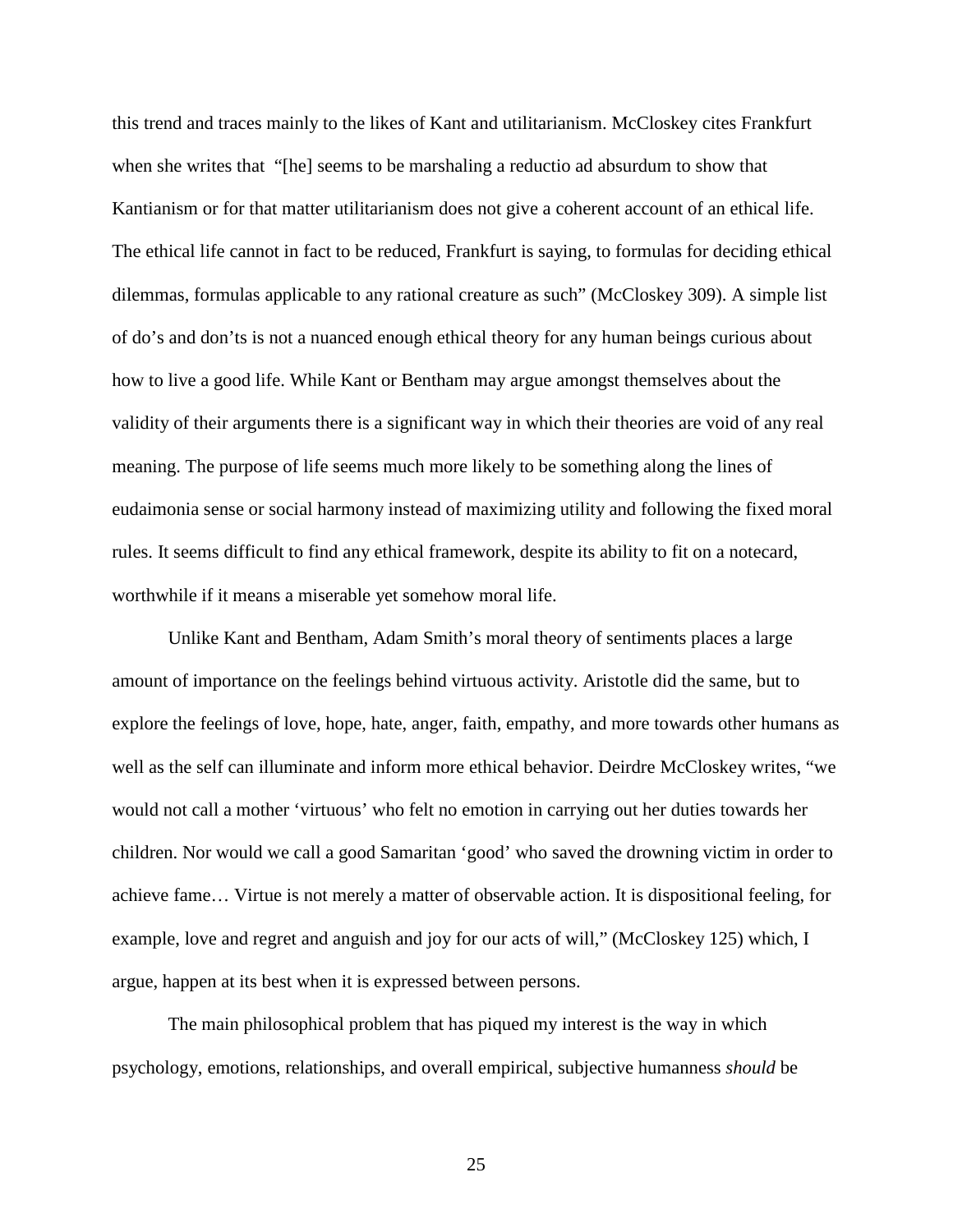combined with the kind of Aristotelian love for rationality and wisdom. McCloskey, an admirer of Smith herself, agrees. Despite her major skepticism of psychologists and their field, she concedes that they recently got one observation correct. "I should admit the great truth underlying [Peterson and Seligman's] work: that emotion and intellect are intertwined, not always to be distinguished" (McCloskey 316). Aristotle takes into consideration the individual, and this empirical psychological fact, in his moral theory. He defines practical wisdom as something that is derived from the human experience of living, learning, and feeling. There are no universal rules that apply to everyone with practical wisdom. It is instead a descriptive way to explain the way that human beings are able to decipher what is good and just for them as an individual striving to be virtuous. By definition practical reason suggest a component of acknowledging and evaluating desires and working to cultivate them alongside virtuous activity instead of neglecting them outright. Adam Smith can strengthen this very notion through his theory of mutual sympathy in a unique way. It is my claim that the way Smith describes and observes human beings as interacting with sympathy towards one another is one of the strongest cases in which the more subjective and individualized based aspects of a person are expressed. Den Uyl and Rasmussen describe the individual as paramount to their theory and one of the best ways to observe human individuality is actually through another person's relationships with others. How they interact, care, love, hate, and trust one another is a clue into the subjective nature being *combined* with the rational and prudent parts of being a human. Or, even better yet, you must experience it for yourself. As Virginia Held said "we should pay far more attention…to relationships amongst people, relationships we cannot see but can be experienced nonetheless" (Held, Feminist Morality, 8).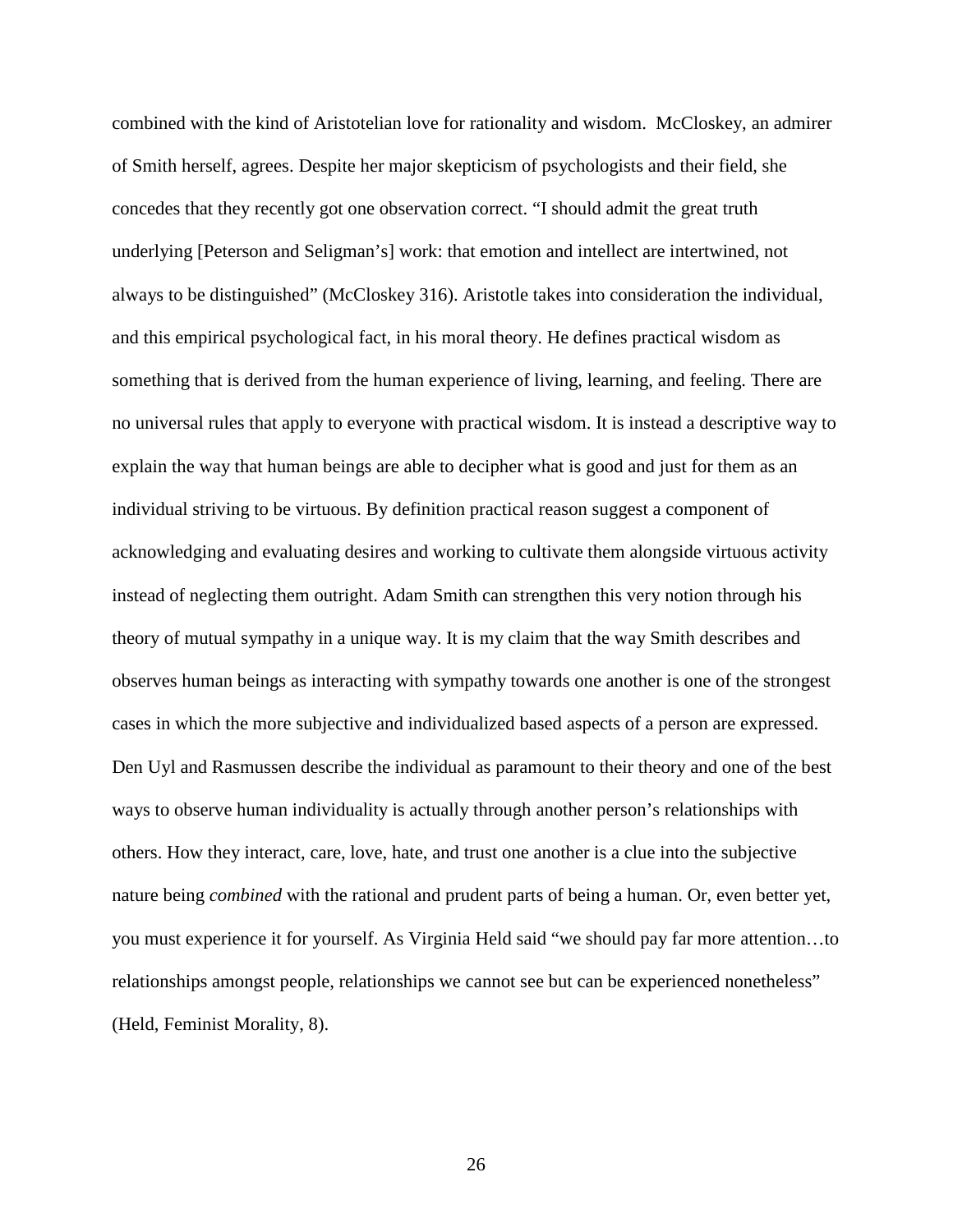Under Aristotle's virtue ethics, a person's morality comes from their exercise in virtuous activities. Things like moderation, courage, temperance, and justice are some of the virtues, and it would follow that they are inherently valuable, or at least valuable in relation to contributing to the virtuous life. And Aristotle also has always claimed that human beings are social and that we exist within communities. No one can reach eudaimonia by being a hermit. But no one can reach eudaimonia purely through the theoretical either. McCloskey calls upon Hursthouse who notes "moral knowledge, unlike mathematic knowledge cannot be acquired merely by attending lectures and is [therefore] not characteristically to be found in people too young to have much experience of life" (McCloskey 271). Instead, it is *phronésis,* the kind of knowledge that is only acquired through action and experience. *Phronésis* is not fully captured by the impartial spectator, for a two year old or even a twenty year old wouldn't have a highly functioning impartial spectator. But, by having a virtuous friend or virtuous relationship in the Aristotelian sense, they are not only gaining this kind of experiential knowledge or practical wisdom, but they are also refining the effectiveness of the impartial spectator. This intersection and mutual benefit is another reason Aristotle and Smith complement each other so well. The desire to be cared about or loved in a relationship requires a similar movement toward the mean of virtue that Aristotle discusses. The combination of the desire and the cognitive recognition of the required work towards the mean in achieving the desire is an example of how our natural sympathies go along with our virtuous habituation and culmination of practical wisdom.

The great trope of philosophers over prioritizing reason is not a new concept. McCloskey pokes fun at such a notion, challenging the common contradiction that "everyone is rational; and that everyone who doesn't believe so is an idiot" (McCloskey 190). She goes into great detail to explain how Bentham and Kant made the grave mistake of thinking that the theoretical, or the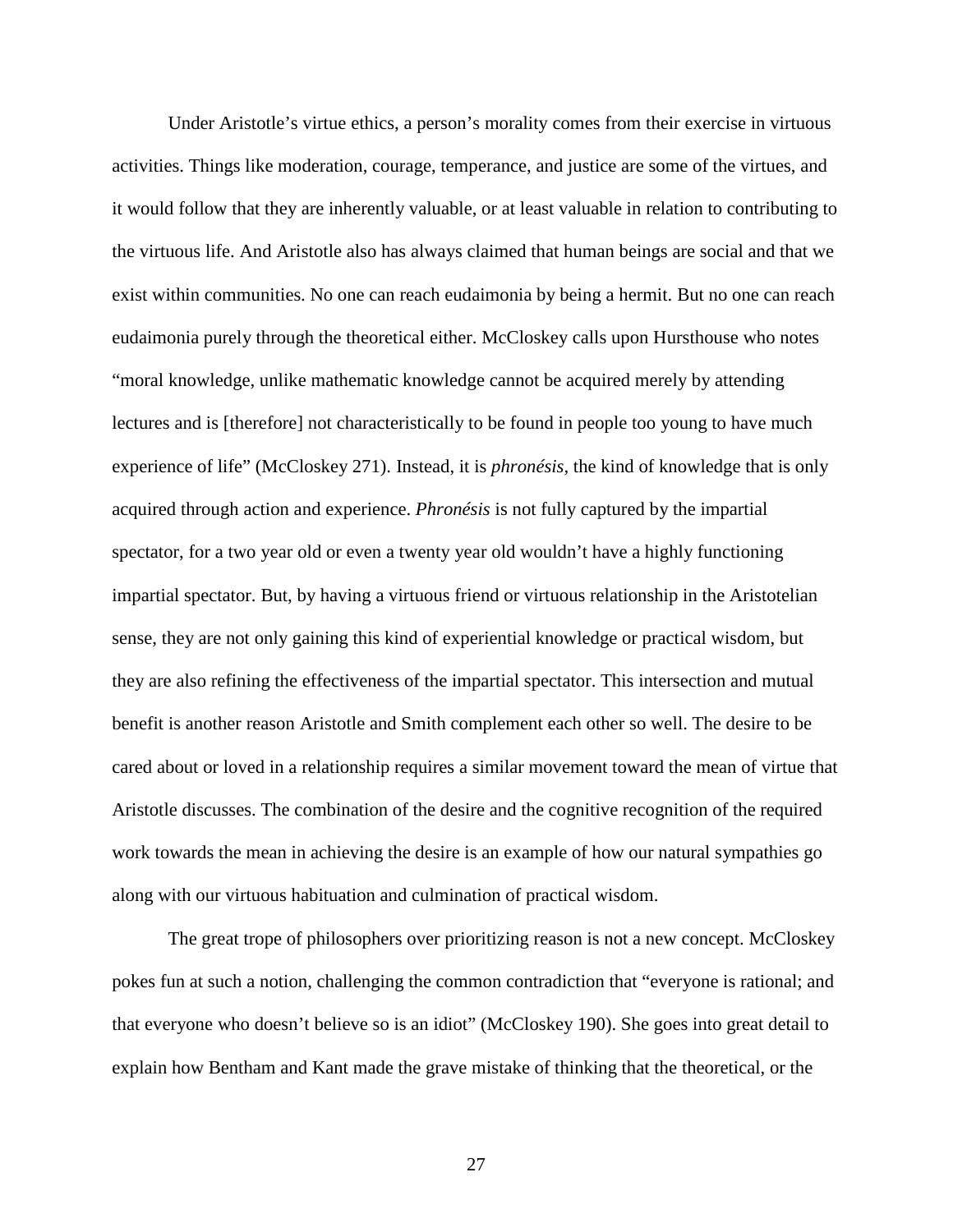*sophia*, is the only aspect to virtuous living. On the other hand though, while Aristotle is often cited for his emphasis on reason, the great thing about virtue ethics, for both Aristotle and Smith, is that it provides the potential for guidance from things like emotion, relationships, and experience in conjunction with reason. Virtue that is cultivated with prudence is context dependent, individualistic, and is marked by an appropriate balance of both desire and theoretical and sophia-like reason in order to bring forth actual virtuosity. If we value another human being as a being worthy of sympathy and empathy, as Smith suggests we naturally do, then we can use that empirical sense data in order to guide our behavior. Pure reason doesn't inherently include the more empirical and subjective data points that still appear in daily human life and interpersonal relationships. Smith, both with his theory of the natural sympathies we feel for one another, and his more objective impartial spectator, provides the perfect template for a virtue ethicist who wants to complete an ethical framework from the empirical and social science-rich bottom up. McCloskey cites the importance of an underlying psychological theory informing a philosophical one in order to illustrate how desire can be reflection upon by reason, and reason can be influenced by our internal desires, hope, and love. A bottom up approach to ethics is one that takes into consideration the individual and pluralistic interests of different humans, while still abiding by universal objectives. Smith, with his theory, is the connective tissue between the two.

Adam Smith adds a more empirical component to Aristotle's virtue ethics. He makes it valid and reasonable to take into consideration the value of other human beings, not just as individuals, but also as members of our community. To care about another person and to have psychological reactions and feelings as a result are not only valid, but things in which to consider when guiding our ethical behavior. And seeing perfectionism as the way in which we guide our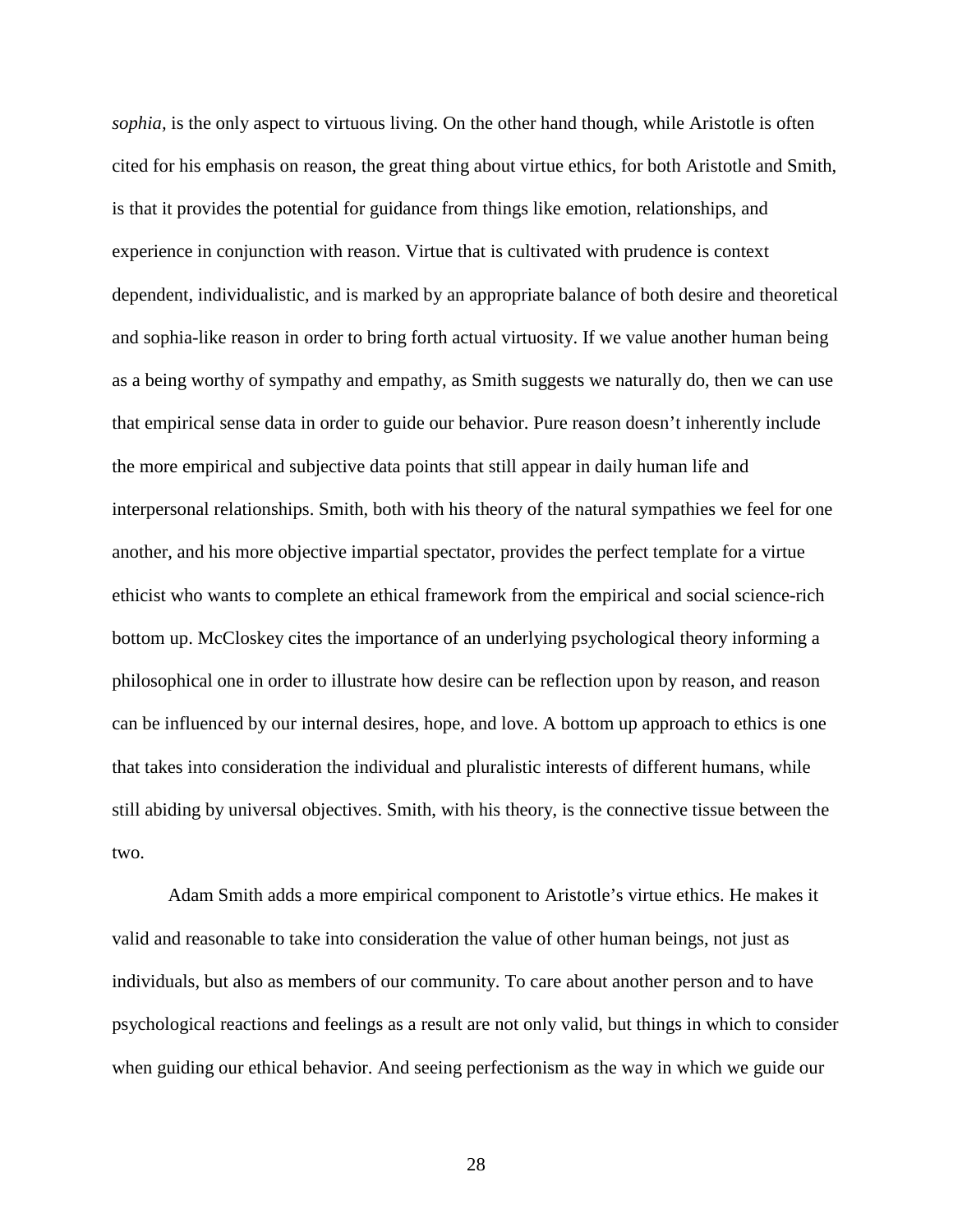ethical behavior is straight out of Aristotle's playbook and even more so out of *The Perfectionist Turn.*

I think of psychology and the sentiments as the foundation of a house, while philosophy is everything on top. I realize that this is a controversial idea and most philosophers, aside from Aristotle and Smith, are going to want to suggest that philosophy is the foundation of everything. But if philosophy, in the study of ethics at least, is something that guides us towards being moral beings, I believe the empirical must be the foundation instead. If we build an ethical framework without considering the real individual workings of a human life then we fail to realize a system that can really work. We have to recognize that human beings have specific biases based on their psychological makeup, but if the ethical framework we endorse takes that into consideration and works with it as opposed to denying its reality is a much stronger theory of ethics. This is what Smith does so well and can contribute to all Aristotelian study.

Smith seems to want to make a move toward a value, or virtue found within other people, or at least the way in which we treat other people. The impartial spectator, under this understanding, is the Aristotelian way of actualizing, or practicing a virtue. In The Perfectionist Turn it is common for the authors to cite a kind of practical wisdom that a person must utilize in order to exercise virtues correctly. In this case, the practical wisdom is going to be a combination of experience gained through social interaction and the idea of an impartial spectator. Should we run into a social situation never before experienced or tested in our bank of practical wisdom, we can look to the Smithian spectator for guidance. But all of this presupposes that there is a kind of value that is inherent to our regarding another human being as not just another individual, but another individual with thoughts, feelings, and a deserving-ness to be warranted appropriate treatment.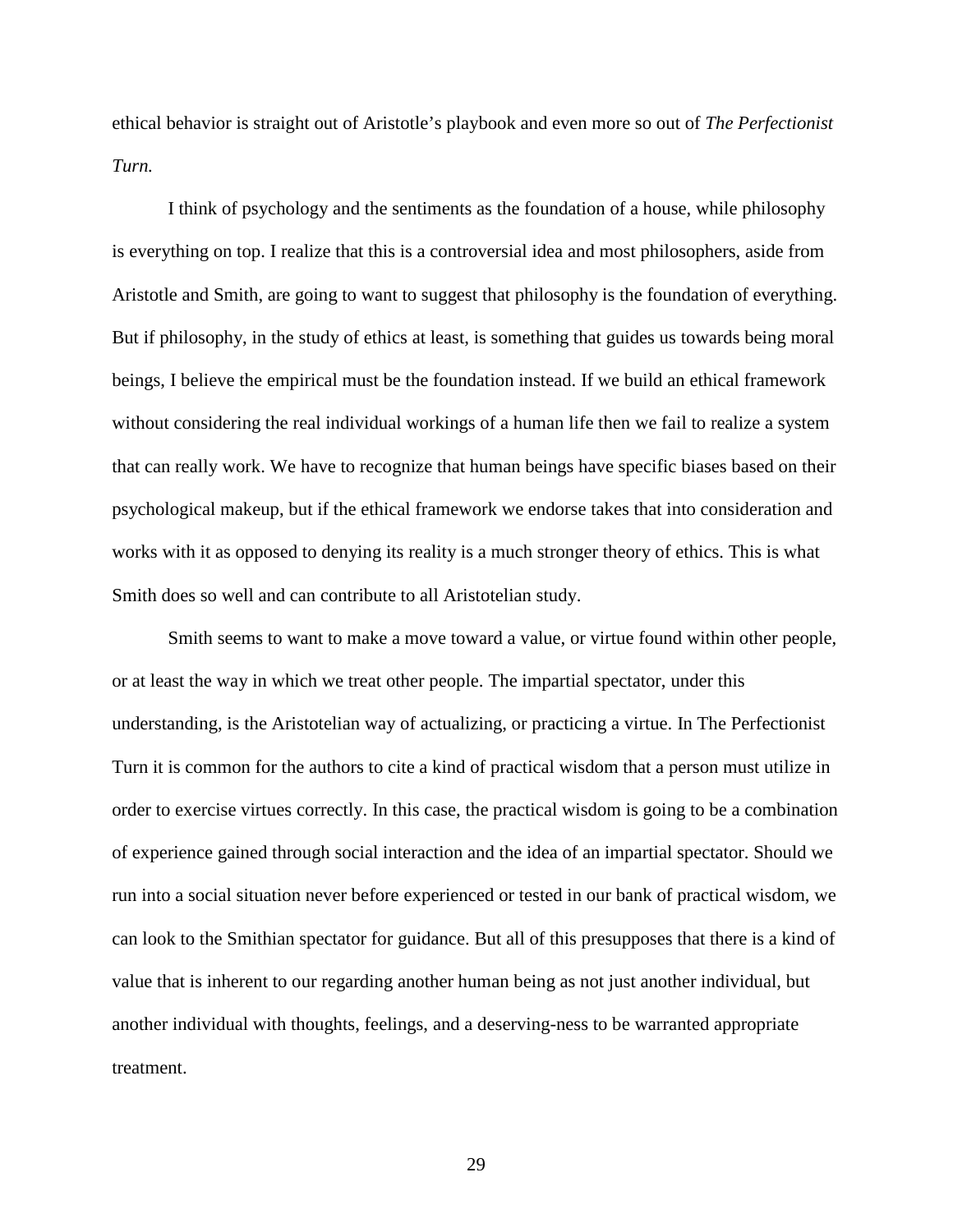The addition of Smith into Aristotelian virtue ethics is really a more complex understanding of the virtuous nature of being loved and loving another, whether it be a husband, wife, child, friend or neighbor. The way we react to these relationships is inherent to us as humans according to Smith, and with that innateness is the potential for true eudaimonia. Moving from the notion that we have sympathy, we are able to act and live lives in which that sympathy is developed in the same way as any other virtue and it then gives rise to even more potentiality for Aristotelian living. In 1936 D. H. Lawrence wrote, "our life consists in this achieving of a pure relationship between ourselves and the living universe about us… [If you view] love as the supreme, the only emotion worth living for, then you will write an immoral novel. Because… all emotions go to the achieving of a living relationship" (McCloskey 303). All virtues go to the achieving of a living relationship, and a multitude of living relationships go to the achieving of eudaimonia. Just as love is not the only aspect that makes relationships flourish, it is also not a function of one virtue to make a happy life. Instead, in a remarkably similar way, relationships and the Aristotelian "good life" require an intricate balance of the virtues and of the emotions. And, in a remarkably unique way, one can give rise to the other.

Throughout much of both Smith and Aristotle, it is obviously clear that virtuous activity is a combination of reason inflicted upon more emotive and sympathetic desires that are inherent to human beings. But Aristotle's virtuous friend seems to come out superior when examining not just the usefulness of the two (impartial spectator and virtuous friend) but the potentiality for virtue. It is my claim that the relationship between two virtuous people is one of the most actualized forms of eudaimonia. Like Den Uyl and Rasmussen said, eudaimonia is not going to look the same for any individual, and no two virtuous friendships will look the same either. There is something so incredibly virtuous about caring for another person as if they are an end in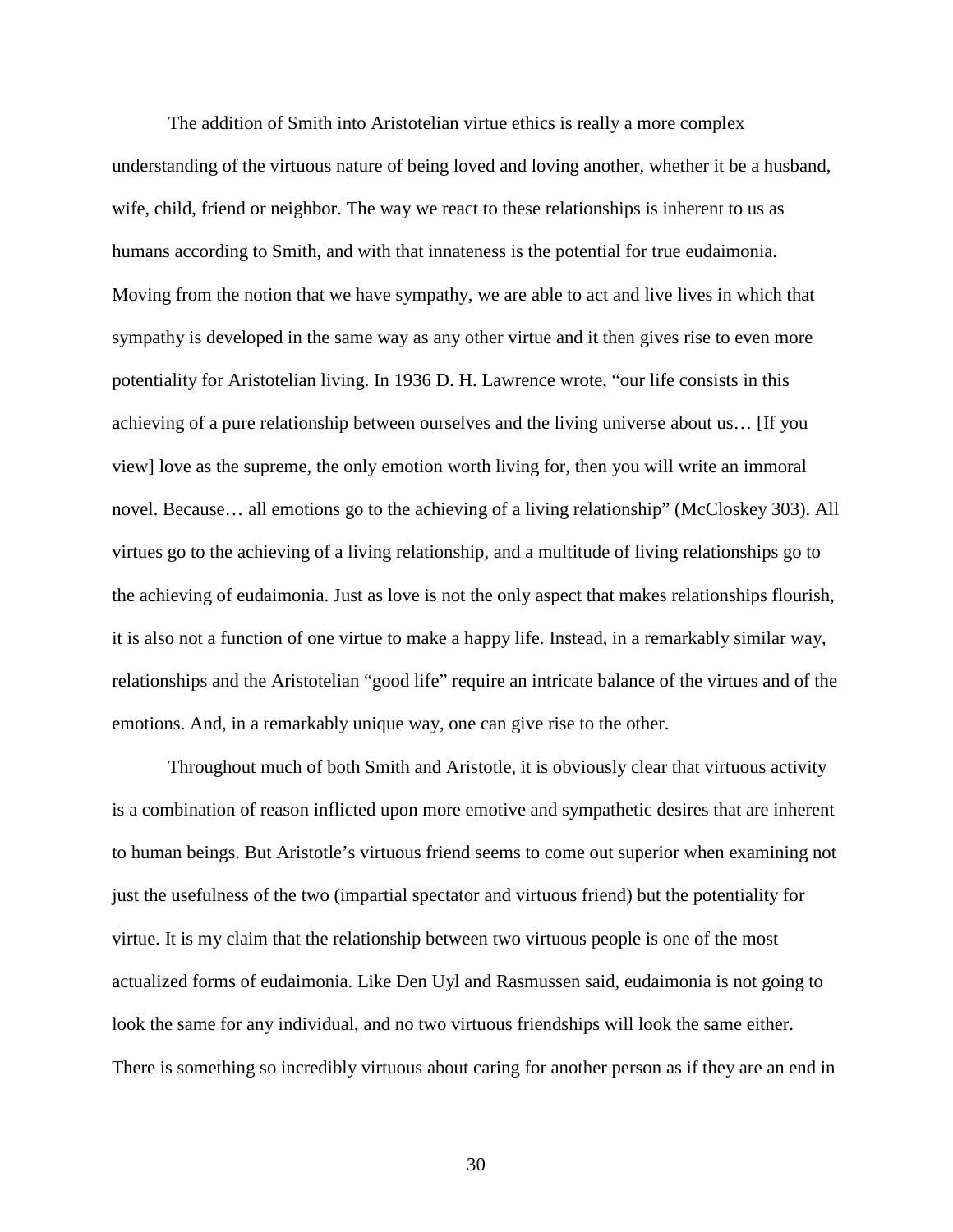and of themselves, recognizing them as an autonomous being, and accepting them as imperfect yet striving towards virtue. In order to interact with someone on this level, one must be able to listen **humbly** to know the person, reason with **prudence** about how that person needs and want to be received, **temper** his or her anger or sadness, and be **courageous** in occasionally sharing it. Relationships of all different kinds will continue to change and be different, and the ability to adjust and learn and observe is paramount to any ethical framework, and paramount to any working relationship. The necessities of a virtuous friendship are the necessities of virtue alone, which is the reason why Smith and Aristotle complement each other so well. It is not because the impartial spectator can mediate our selfish tendencies, nor is it because we learn to seek out only virtuous people. The culmination of the two is the way in which virtuous activity is shared amongst a community of people who genuinely care about one another in the most praiseworthy of ways.